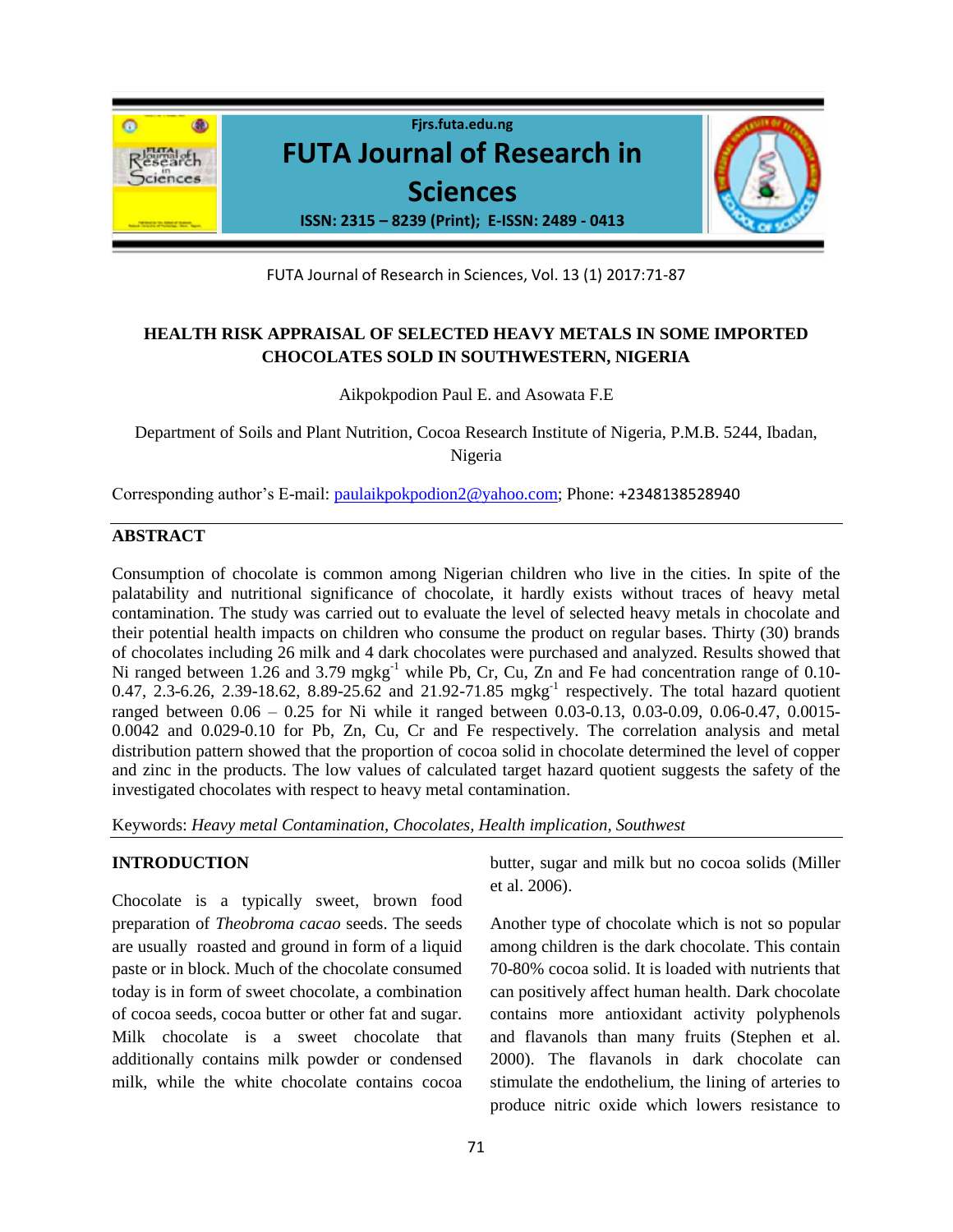blood flow and therefore reduces blood pressure and improves blood flow (Fisher et al. 2003); increases high density lipid (HDL) and lowers total low density lipid in men with elevated cholesterol (Baba et al. 2007); protects lipoproteins against oxidative damage (Rein et al. 2000) reduces insulin resistance- a common risk factor for many heart disease and diabetes (Grassi et al. 2005); reduces risk of cardiovascular death (Buijsse et al 2006); lowers the risk of calcified plaque in the arteries (Djousse et al. 2011); improves blood flow to the skin, increases skin density and hydration (Heinrich et al. 2006); increases blood flow to the brain (Francis et al. 2006); improves cognitive function in elderly people with mental impairment (Desideri et al. 2012). Though some industries produce chocolate in Nigeria, but greater proportion of chocolates in Nigerian markets are imported from different parts of the world.

In spite of the various health benefits and pleasure associated with the consumption of chocolates of cocoa origin, the issue of heavy metal contamination in the product has become a global concern. Before chocolate is ready for consumption, the product passes through diverse industrial processes which involve machinery and packaging (provides means of protection, marketing and safe handling). Some of the colored printing done on the wrappers for the purpose of enticement, beautification have metals origin. Heavy metals such as Pb, Cr, Ti, Zn and Cu can migrate from the printed surface to the product through blocking, rubbing, peeling and diffusion (Bradley et al. 2005). The consumption of chocolate is common among Nigerian children especially those in the cities. Contamination of imported food products with heavy metals may cause a serious risk for human health because of the physiological effects of heavy metals. Consumption of even small quantity of metals can lead to considerable bio-toxic effects. Though

individual metal exhibit specific signs of toxicity, many illness like gastrointestinal disorders, diarrhea, stomatitis, depression, pneumonia and many other have been reported as general signs associated with Cd, Pb, As, Hg, Zn, Cu and Al consumption. In addition, young children are considered to be at greatest risk due to their ability to effectively absorb metals and thereby suffer physiological development retardation (Kocak et al. 2005).

Apart from natural source and production chain, heavy metal contamination in chocolate can arise from environments where these products are kept (Ashraf, 2006). With the exception of supermarkets, many of these products are not stored under safe hygienic conditions. They are often displayed in open trays or containers in the markets or hawked along the streets (Iwegbue, 2011). Contamination may arise from such unsafe storage conditions.

Data on metals concentration in foods at the point of consumption is necessary in order to estimate health risk associated with heavy metal contamination in chocolate. In Nigeria, data on heavy metal contamination in chocolate and potential health risk associated with long term consumption among children is limited. Hence, the study evaluates the level of selected heavy metals and potential health risk indices associated with consumption of common brands of chocolate in Ibadan, southwestern Nigeria.

#### **MATERIALS AND METHODS**

The sampling was carried out in June 2014. Thirty (30) chocolate samples containing 26 milk chocolate and 4 dark chocolates were purchased from selected supermarkets within Ibadan metropolis. Ibadan is the largest indigenous city in West Africa which is located in the south western part of Oyo state, Nigeria. Each of the samples was homogenized by blending in a stainless steel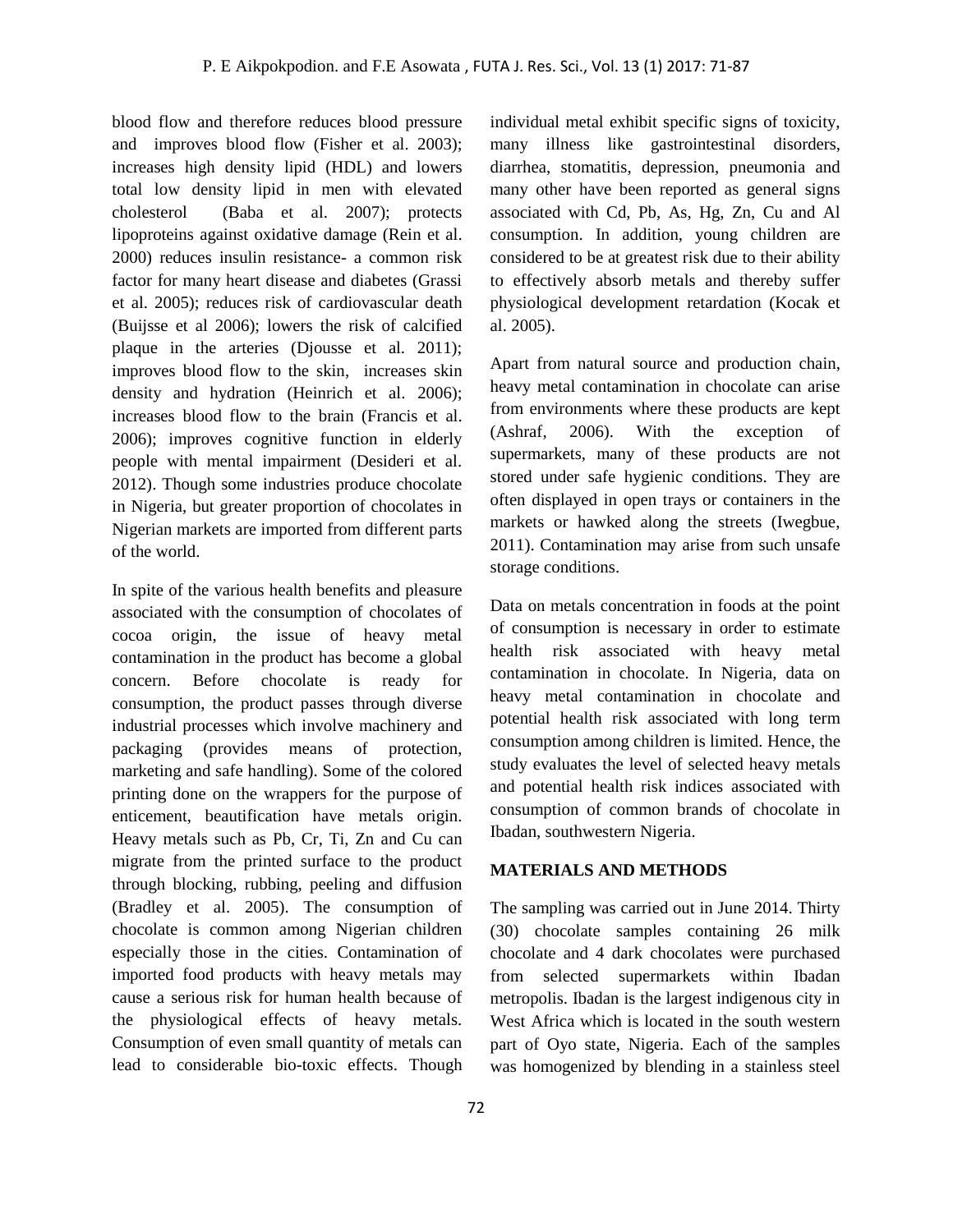blender. After homogenization, 2g of each sample was weighed into a 50ml beaker followed by the addition of 20ml Nitric /Perchloric acids) (3:1 v/v) and digested for 2 hours at the temperature of  $150^{\circ}$ C. After digestion, the digests were analyzed for Fe, Cu, Zn, Pb, Cr and Ni using Buck 210 VGP Atomic Absorption Spectrophotometer.

## **Quality control**

For every metal analysis, samples were prepared in triplicates. All glass wares used in the course of the study were soaked in  $10\%$  HNO<sub>3</sub> for 18 hours and later rinsed with deionized water to prevent contamination from glass ware. The Atomic absorption spectrometer was re-calibrated after analyzing ten samples. Accuracy of the analytical procedure was determined by introducing known amount of heavy metal and re-analyzed. Spiked recovery were 98% for Pb, 97% for Fe, 99% for Cu, 98% for Zn, 97.5% for Cr and 98% for Ni. Blank solutions were prepared in order to make room for contamination from analytical reagents used. The detection and quantification limits (LOD and LOQ) were obtained on the basis of the concentration of the analyte that produced signalto noise ratio of 3x standard deviation of low concentration/slope of the calibration line and 10x standard deviation of low concentration/slope of the calibration line respectively. The detection limits in mg  $kg^{-1}$  of the heavy metals were Ni (0.003), Pb (0.05), Zn (0.003), Cu (0.003), Cr (0.002) and Fe (0.001).

#### **Estimated Daily Intake**

In order to appraise the health risk associated with heavy metal contamination in the studied chocolates, estimated daily intake of metals was calculated using the formula:

|         | C v CR v KR |  |
|---------|-------------|--|
| $EDI =$ |             |  |

Where

 $EDI =$  estimated daily intake: It is generally the number of milligrams of the contaminant that enters the body for each kilogram of body weight (mg/kg/day).

 $C =$  concentration of the contaminant in the exposure pathway being considered (mg/g) of food.

CR= contact rate; Amount of food taken per day (g/day) (chocolate of 20g per day was considered for each child in the study)

 $EF = Exposure Frequency: This number indicates$ how often the individual is exposed during a year and the number of years (365 days for 6 years was considered in the study)

 $Bw = Body weight (kg)$  (Since the study was focused on children, an average weight of 20kg was used)

#### **Target Hazard Quotient**

The health risk associated with heavy metals exposure through the consumption of chocolate was evaluated using the target hazard quotient (THQ) (Liu et al., 2006).

$$
THQ = \frac{\text{EF } x \text{FD } x \text{ DIM}}{\text{RfD } x \text{W } x \text{T}} \dots \dots \dots \dots \dots \dots \dots \dots \dots \dots \dots \dots \dots \tag{2}
$$

Where EF is the exposure frequency (365d/year), FD is the exposure duration (6 years), DIM is the daily metal ingestion (mg/person/day), RfD is the oral reference dose (mg/kg/day), W is the average body weight (20kg), T is the average exposure time for non carcinogen (365 days/year x number of exposure years). THQ is a highly conservative and relative index (Wang et al, 2005). If THQ is less than 1, there is no obvious risk from the substance over a lifetime exposure, while if THQ is higher than 1, the toxicant may produce an adverse effect. The higher the THQ value, the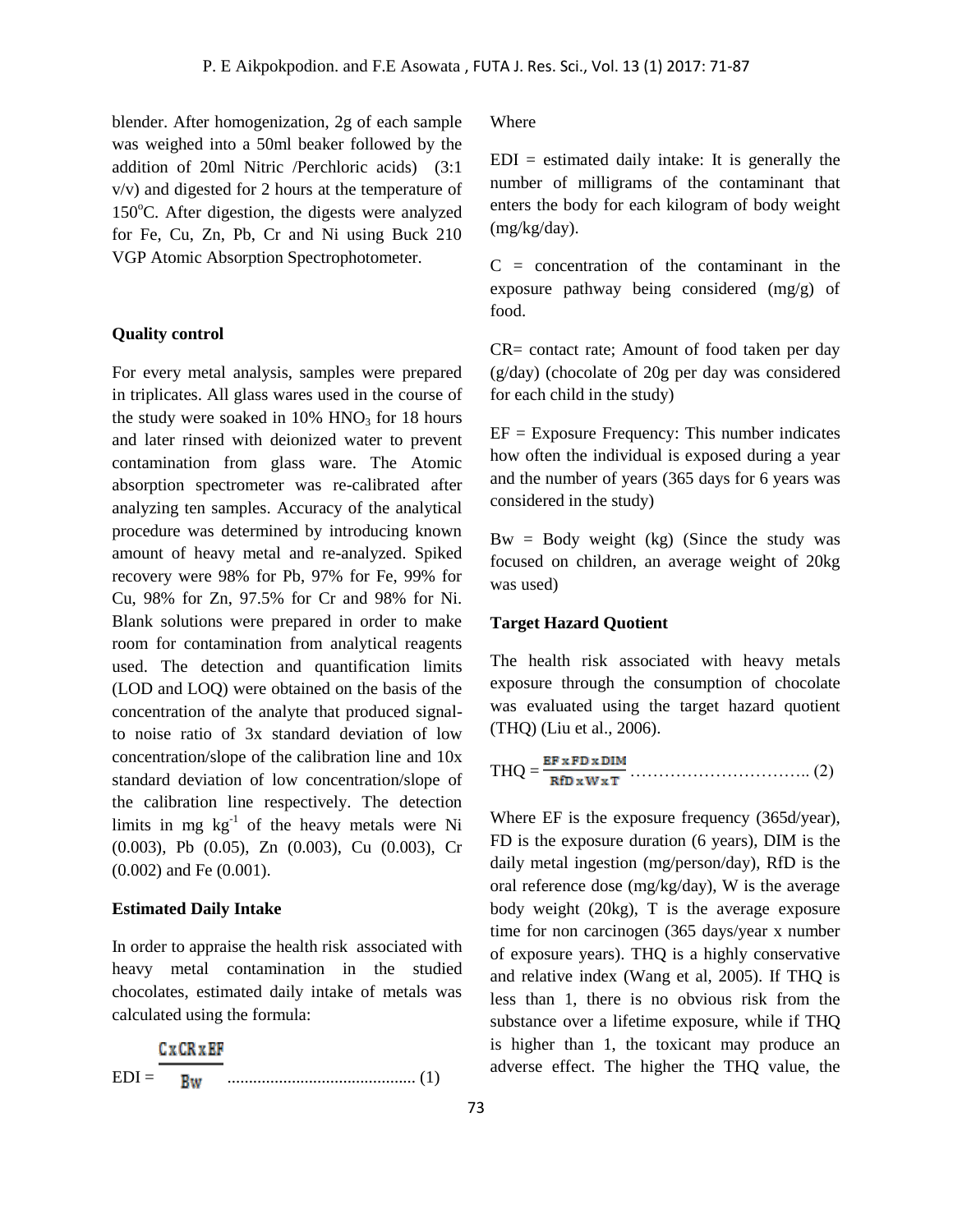higher the probability of experiencing long term carcinogenic effects. (Song et al. 2009)

## **RESULTS**

#### **Results of metals in imported chocolate**

Observation from the study shows that, milk chocolate predominates the population of chocolate within the city where the study was carried out. Among the chocolates obtained at random, dark chocolate was 13.33% of the whole population while milk chocolate was 86.70% of the population.

The concentration of lead (Pb) in the chocolate ranged between 0.11 and 0.47 mgkg<sup>-1</sup> with a mean value  $0.23 \text{ mgkg}^{-1}$ . There was however no detectable Pb in 10% of the samples analyzed. Results show that Pb concentration was higher in most of milk chocolate than dark chocolates.

Concentration of nickel in the chocolate ranged between 1.26 and 3.79 with an average value of  $2.60$  mgkg<sup>-1</sup>. The concentration of zinc in the chocolate ranged between 8.80 and 25.62 with a mean value of 13.95 mgkg $^{-1}$ . The concentration of Fe in the studied samples ranged from 21.92 to 71.85 with a mean value of  $41.88$  mgkg<sup>-1</sup> while Cu level in the analyzed chocolates ranged from 2.39 to 18.62 with an average value of 5.79 mgkg<sup>-1</sup>. Results show that all the dark chocolate among the studied samples had much higher copper residue compared with milk chocolate. On the other hand, the level of chromium in the chocolates ranged between 2.30 and 6.26 with a mean value of 4.13  $m$ gkg<sup>-1</sup>.

## **Estimated daily intake**

The calculated estimated daily intake of Pb in the studied samples ranged between 0.10 and 0.43 with a mean value of 0.22  $\mu$ g kg bwd<sup>-1</sup> (Figure 1). The calculated daily intake of Cr obtained from the consumption of 20g of studied chocolates ranged from 2.3 to 6.25  $\mu$ g kg bwd<sup>-1</sup> while the estimated daily intake of Cu in the studied chocolates ranged from 0.24 to 1.86  $\mu$ g kg bwd<sup>-1</sup>. The calculated daily intake of Fe from the daily consumption of 20g of the chocolates ranged between 20.35 and 71.85 with an average value of 39.21  $\mu$ g kg bwd<sup>-1</sup>. Estimated daily intake of Cu in the studied chocolates ranged from 0.24 to 1.86 with a mean value of 0.58  $\mu$ g kg bwd<sup>-1</sup>. Daily intake of Zn from a daily consumption of 20g of the selected chocolates ranged between 8.90 and 131.5 with a mean value of 19.41  $\mu$ g kg bwd<sup>-1</sup>. On the other hand, the calculated estimated daily intake of Ni in the samples ranged from 1.25 to 5.55 with an average value of 3.0  $\mu$ g kg bwd<sup>-1</sup>per 20g chocolate.



Figure 1: Estimated daily Intake of metals in chocolate brands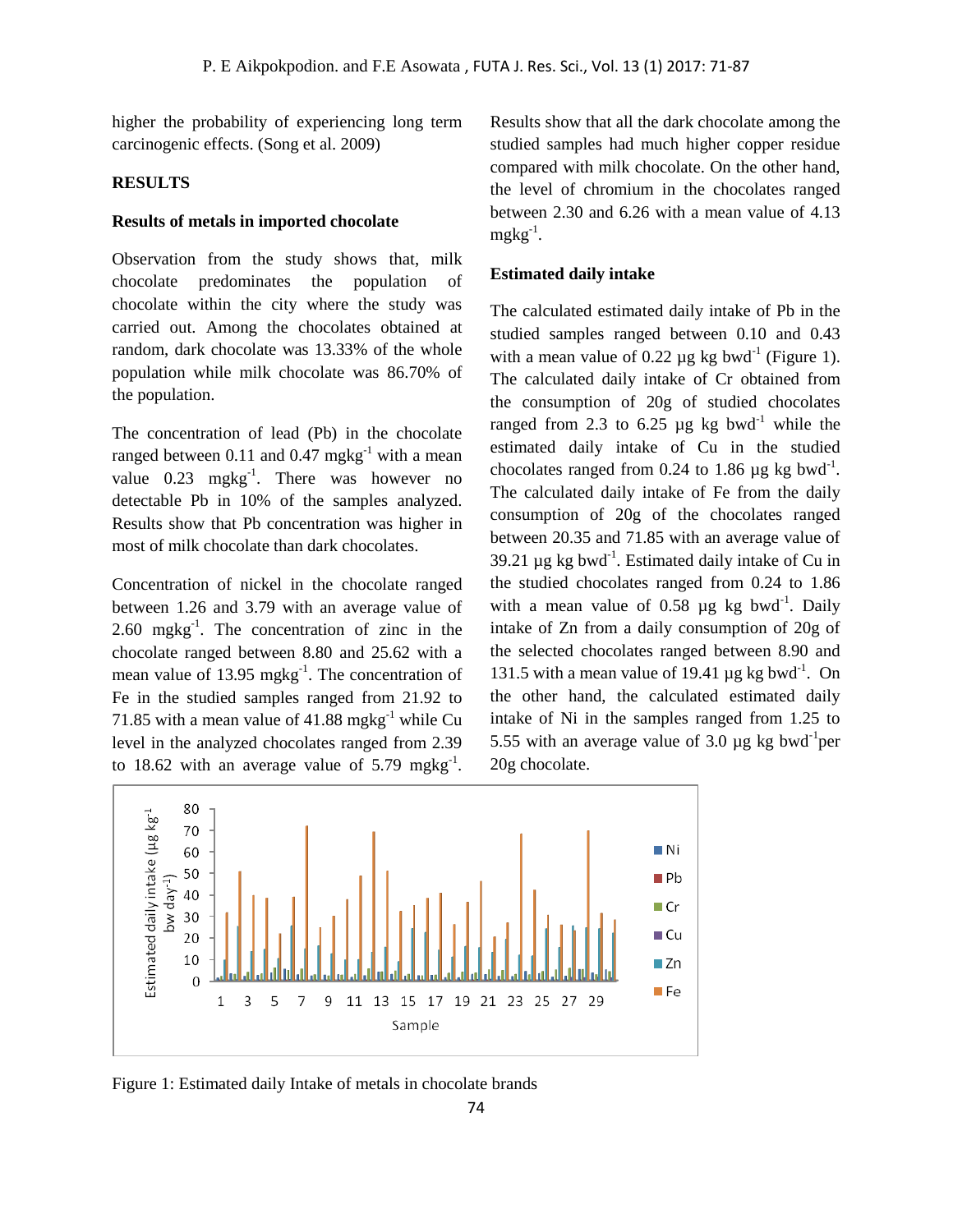| Concentration of heavy metals in chocolates $(mgkg^{-1})$ |                 |                 |                 |                  |                  |                  |
|-----------------------------------------------------------|-----------------|-----------------|-----------------|------------------|------------------|------------------|
|                                                           | Ni              | Pb              | Cr              | Cu               | Zn               | Fe               |
| $1$ (milk)                                                | $1.26 \pm 0.05$ | $0.25 \pm 0.03$ | $2.30 \pm 0.07$ | $3.33 \pm 0.10$  | $9.79 \pm 0.13$  | $31.66 \pm 1.02$ |
| $2$ (milk)                                                | $3.43 \pm 0.06$ | $0.00 \pm 0.00$ | $3.18 \pm 0.12$ | $5.16 \pm 0.21$  | $14.20 \pm 0.10$ | $50.79 \pm 2.13$ |
| $3$ (milk)                                                | $2.29 \pm 0.02$ | $0.32 \pm 0.02$ | $4.03 \pm 0.08$ | $4.96 \pm 0.20$  | $13.15 \pm 0.15$ | $39.65 \pm 1.41$ |
| $4$ (milk)                                                | $2.69 \pm 0.10$ | $0.19 \pm 0.02$ | $3.40 \pm 0.10$ | $4.10 \pm 0.15$  | $14.75 \pm 0.20$ | $38.52 \pm 1.26$ |
| $5$ (milk)                                                | $3.79 \pm 0.13$ | $0.12 \pm 0.01$ | $6.26 \pm 0.21$ | $2.39 \pm 0.12$  | $10.56 \pm 0.23$ | $21.92 \pm 0.93$ |
| $6$ (milk)                                                | $2.56 \pm 0.09$ | $0.43 \pm 0.01$ | $4.78 \pm 0.13$ | $6.58 \pm 0.11$  | 13.40±0.21       | $39.00 \pm 1.02$ |
| $7$ (milk)                                                | $3.50 \pm 0.08$ | $0.47 + 0.03$   | $3.68 \pm 0.10$ | $2.93 \pm 0.10$  | $10.00 \pm 0.11$ | $71.85 \pm 2.07$ |
| $8$ (milk)                                                | $2.52 \pm 0.04$ | $0.23 \pm 0.01$ | $3.01 \pm 0.11$ | $3.16 \pm 0.13$  | $12.30 \pm 0.13$ | $24.61 \pm 1.14$ |
| $9$ (milk)                                                | $2.78 \pm 0.10$ | $0.30 \pm 0.02$ | $2.52 \pm 0.07$ | $5.07 \pm 0.20$  | $12.61 \pm 0.09$ | $30.20 \pm 1.03$ |
| $10$ (milk)                                               | $2.37 \pm 0.09$ | $0.31 \pm 0.03$ | $2.84 \pm 0.14$ | $3.56 \pm 0.09$  | $9.92 \pm 0.12$  | $37.62 \pm 1.30$ |
| $11$ (milk)                                               | $3.48 \pm 0.07$ | $0.00 \pm 0.00$ | $3.20 \pm 0.10$ | $2.76 \pm 0.05$  | $10.11 \pm 0.24$ | $48.58 \pm 1.20$ |
| $12$ (milk)                                               | $2.62 \pm 0.06$ | $0.36 \pm 0.05$ | $5.86 \pm 0.16$ | $4.21 \pm 0.12$  | $13.21 \pm 0.21$ | $69.02 \pm 2.16$ |
| $13$ (milk)                                               | $3.10 \pm 0.09$ | $0.11 \pm 0.02$ | $6.15 \pm 0.20$ | $3.65 \pm 0.06$  | $11.71 \pm 0.15$ | $51.11 \pm 1.83$ |
| $14$ (milk)                                               | $2.24 \pm 0.04$ | $0.28 + 0.05$   | $4.60 \pm 0.15$ | $4.50 \pm 0.10$  | $8.89 \pm 0.17$  | $32.26 \pm 1.24$ |
| $15$ (milk)                                               | $2.42 \pm 0.07$ | $0.17 \pm 0.03$ | $5.18 \pm 0.10$ | $5.10 \pm 0.12$  | $14.31 \pm 0.13$ | $35.12 \pm 1.13$ |
| $16$ (milk)                                               | $2.61 \pm 0.05$ | $0.42 \pm 0.06$ | $2.62 \pm 0.11$ | $3.29 \pm 0.16$  | $12.62 \pm 0.10$ | $68.41 \pm 1.41$ |
| $17$ (milk)                                               | $2.76 \pm 0.08$ | $0.20 \pm 0.01$ | $2.81 \pm 0.09$ | $4.23 \pm 0.10$  | $14.48 \pm 0.24$ | $40.62 \pm 1.30$ |
| $18$ (milk)                                               | $1.72 \pm 0.07$ | $0.10 \pm 0.02$ | $6.21 \pm 0.15$ | $3.17 \pm 0.07$  | $11.02 \pm 0.21$ | $26.20 \pm 1.20$ |
| $19$ (milk)                                               | $1.46 \pm 0.04$ | $0.26 \pm 0.01$ | $4.13 \pm 0.96$ | $3.84 \pm 0.09$  | $13.02 \pm 0.14$ | $36.46 \pm 1.03$ |
| $20$ (milk)                                               | $1.80 \pm 0.05$ | $0.32 \pm 0.04$ | $3.79 \pm 0.12$ | $6.20 \pm 0.13$  | $14.56 \pm 0.30$ | $46.13 \pm 0.92$ |
| $21$ (milk)                                               | $3.04 \pm 0.06$ | $0.45 \pm 0.03$ | $5.12 \pm 0.14$ | $6.98 \pm 0.16$  | $13.14 \pm 0.16$ | $70.36 \pm 1.60$ |
| $22$ (milk)                                               | $2.32 \pm 0.08$ | $0.33 \pm 0.04$ | $4.86 \pm 0.05$ | $5.06 \pm 0.06$  | $10.28 \pm 0.04$ | $27.05 \pm 0.83$ |
| $23$ (milk)                                               | $2.18 \pm 0.03$ | $0.18 \pm 0.03$ | $5.72 \pm 0.17$ | $3.80 \pm 0.05$  | $12.00 \pm 0.08$ | $68.17 \pm 1.48$ |
| $24$ (milk)                                               | $2.36 \pm 0.06$ | $0.21 \pm 0.04$ | $2.98 \pm 0.10$ | $3.65 \pm 0.13$  | $11.63 \pm 0.10$ | $42.21 \pm 1.36$ |
| $25$ (milk)                                               | $2.21 \pm 0.06$ | $0.29 \pm 0.02$ | $4.42 \pm 0.21$ | $4.31 \pm 0.15$  | $14.18 \pm 0.14$ | $30.62 \pm 2.53$ |
| $26$ (milk)                                               | $1.96 \pm 0.03$ | $0.00 \pm 0.00$ | $5.10 \pm 0.08$ | $4.62 \pm 0.18$  | $13.62 \pm 0.16$ | $25.84 \pm 1.16$ |
| $27$ (dark)                                               | $3.12 \pm 0.11$ | $0.14 \pm 0.02$ | $4.12 \pm 0.13$ | $16.56 \pm 0.14$ | 25.40±0.21       | $23.32 \pm 1.81$ |
| $28$ (dark)                                               | $3.28 \pm 0.12$ | $0.12 \pm 0.03$ | $3.61 \pm 0.10$ | 14.28±0.12       | 24.86±0.26       | $69.52 \pm 1.10$ |
| $29$ (dark)                                               | $3.43 \pm 0.25$ | $0.11 \pm 0.01$ | $3.02 \pm 0.11$ | $18.62 \pm 0.09$ | $25.62 \pm 0.24$ | $31.41 \pm 1.82$ |
| $30$ (dark)                                               | $3.52 \pm 0.36$ | $0.12 \pm 0.03$ | $4.30 \pm 0.21$ | 13.76±0.07       | $23.29 \pm 0.18$ | $28.29 \pm 1.06$ |
| Mean                                                      | 2.60            | 0.23            | 4.13            | 5.79             | 13.95            | 41.88            |
| Min                                                       | 1.26            | 0.00            | 2.3             | 2.39             | 8.89             | 21.92            |
| max                                                       | 3.79            | 0.47            | 6.26            | 18.62            | 25.62            | 71.85            |

Table 1: Levels of heavy metals in various chocolate brands.

Key: milk= milk chocolate; dark= dark chocolate

### **Target hazard quotient (THQ)**

THQ though, does not provide quantitative estimate on the probability of an exposed population experiencing a reverse health effect, it offers indication of the risk level due to contaminant exposure. The THQ index can be defined as the ratio of determined dose of a pollutant to the reference dose (RfD) ( $\mu$ g/kg

bw/d).The following were the values used for oral reference dose: Fe (0.700), Zn (0.300), Cu (0.040), Ni (0.02), Pb (0.0035) and Cr (1.5) (USEPA, 2010)

The calculated target hazard quotient of Ni for a child that consumes 20g chocolate every day of the week for six years (THQ  $_{365}$ ) ranged between 0.06 and 0.26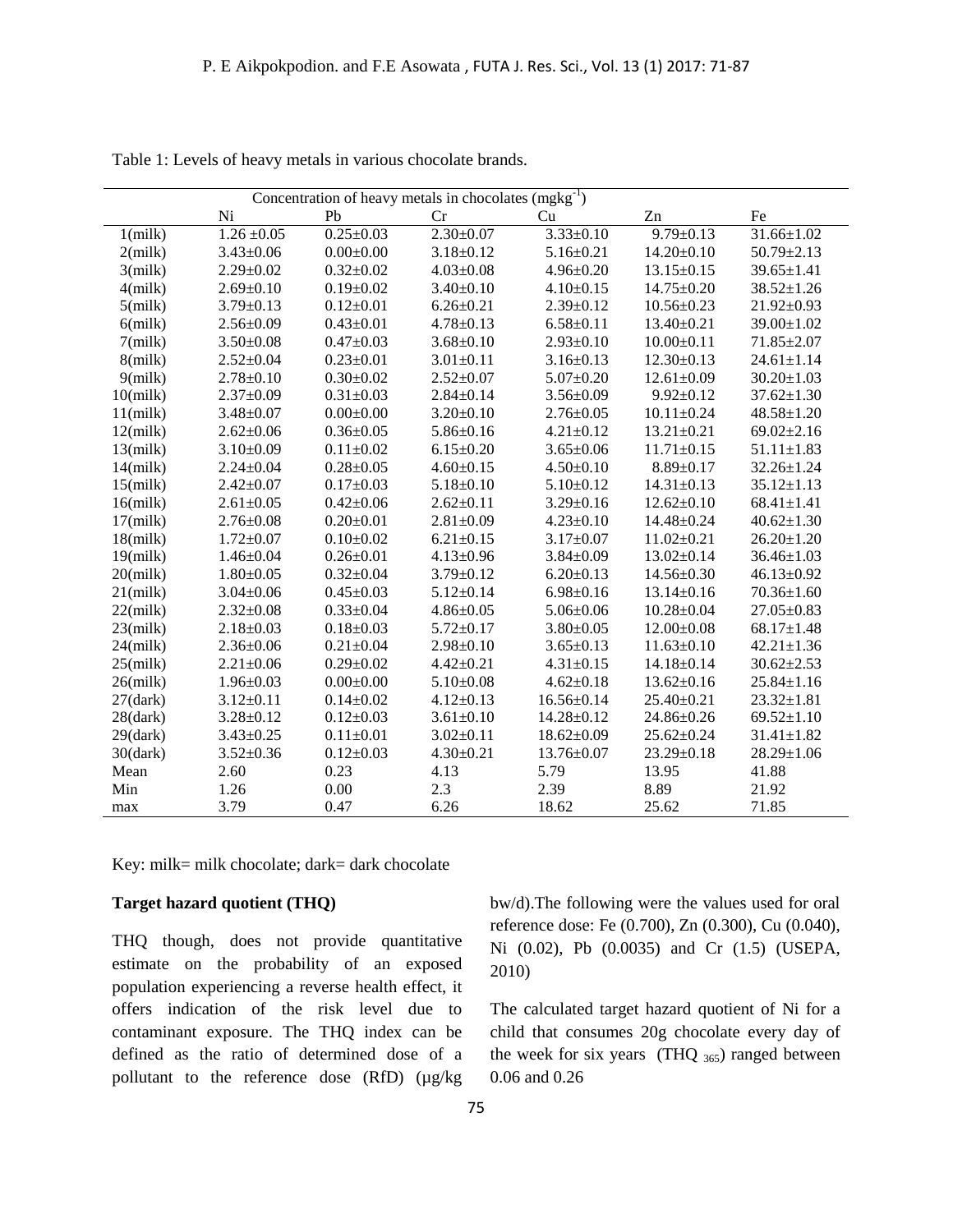The calculated Target hazard quotient of Pb ranged from 0.03 to 0.13 for a child that consumes 20g chocolate everyday of the week while the calculated total hazard quotient of Cr, Cu, Zn and

Fe had range of 0.0015 – 0.0042, 0.06-0.47, 0.03 – 0.08 and 0.029-0.10 respectively for a child who consumes 20g of the chocolates on a daily basis for a period of six years.

| Table 2: Calculated Total hazard Quotients of heavy metals in chocolates. |  |  |
|---------------------------------------------------------------------------|--|--|
|---------------------------------------------------------------------------|--|--|

|             | Target Hazard Quotient 365 days |      |      |      |        |       |
|-------------|---------------------------------|------|------|------|--------|-------|
|             | Ni                              | Pb   | Zn   | Cu   | Cr     | Fe    |
| $1$ (milk)  | 0.06                            | 0.07 | 0.03 | 0.08 | 0.0015 | 0.044 |
| $2$ (milk)  | 0.17                            | 0.00 | 0.04 | 0.13 | 0.0021 | 0.071 |
| $3$ (milk)  | 0.11                            | 0.09 | 0.04 | 0.12 | 0.0027 | 0.056 |
| $4$ (milk)  | 0.13                            | 0.06 | 0.05 | 0.10 | 0.0023 | 0.054 |
| $5$ (milk)  | 0.26                            | 0.03 | 0.04 | 0.06 | 0.0042 | 0.031 |
| $6$ (milk)  | 0.18                            | 0.13 | 0.06 | 0.16 | 0.0032 | 0.055 |
| $7$ (milk)  | 0.25                            | 0.05 | 0.05 | 0.07 | 0.0038 | 0.100 |
| $8$ (milk)  | 0.13                            | 0.07 | 0.05 | 0.08 | 0.0020 | 0.034 |
| $9$ (milk)  | 0.14                            | 0.09 | 0.04 | 0.13 | 0.0017 | 0.042 |
| $10$ (milk) | 0.16                            | 0.09 | 0.03 | 0.09 | 0.0019 | 0.053 |
| $11$ (milk) | 0.09                            | 0.00 | 0.03 | 0.07 | 0.0021 | 0.068 |
| $12$ (milk) | 0.13                            | 0.10 | 0.04 | 0.11 | 0.0039 | 0.097 |
| $13$ (milk) | 0.21                            | 0.03 | 0.05 | 0.09 | 0.0028 | 0.072 |
| $14$ (milk) | 0.16                            | 0.08 | 0.03 | 0.11 | 0.0031 | 0.045 |
| $15$ (milk) | 0.12                            | 0.05 | 0.06 | 0.13 | 0.0021 | 0.049 |
| $16$ (milk) | 0.13                            | 0.12 | 0.06 | 0.08 | 0.0018 | 0.054 |
| $17$ (milk) | 0.14                            | 0.06 | 0.05 | 0.11 | 0.0019 | 0.057 |
| $18$ (milk) | 0.08                            | 0.03 | 0.04 | 0.08 | 0.0025 | 0.037 |
| $19$ (milk) | 0.07                            | 0.08 | 0.05 | 0.10 | 0.0028 | 0.051 |
| $20$ (milk) | 0.16                            | 0.09 | 0.05 | 0.16 | 0.0025 | 0.065 |
| $21$ (milk) | 0.15                            | 0.12 | 0.04 | 0.17 | 0.0034 | 0.029 |
| $22$ (milk) | 0.12                            | 0.10 | 0.06 | 0.13 | 0.0033 | 0.038 |
| $23$ (milk) | 0.11                            | 0.05 | 0.04 | 0.10 | 0.0021 | 0.095 |
| $24$ (milk) | 0.22                            | 0.06 | 0.04 | 0.10 | 0.0020 | 0.059 |
| $25$ (milk) | 0.18                            | 0.08 | 0.05 | 0.11 | 0.0030 | 0.043 |
| $26$ (milk) | 0.10                            | 0.00 | 0.05 | 0.12 | 0.0034 | 0.036 |
| $27$ (dark) | 0.12                            | 0.04 | 0.08 | 0.41 | 0.0041 | 0.033 |
| $28$ (dark) | 0.26                            | 0.10 | 0.07 | 0.36 | 0.0035 | 0.097 |
| $29$ (dark) | 0.19                            | 0.13 | 0.09 | 0.47 | 0.0020 | 0.044 |
| $30$ (dark) | 0.26                            | 0.04 | 0.08 | 0.34 | 0.0029 | 0.040 |
| Mean        | 0.15                            | 0.07 | 0.05 | 0.15 | 0.0027 | 0.055 |
| Min         | 0.06                            | 0.03 | 0.03 | 0.06 | 0.0015 | 0.029 |
| Max         | 0.26                            | 0.13 | 0.09 | 0.47 | 0.0042 | 0.100 |

Key: milk= milk chocolate; dark= dark chocolate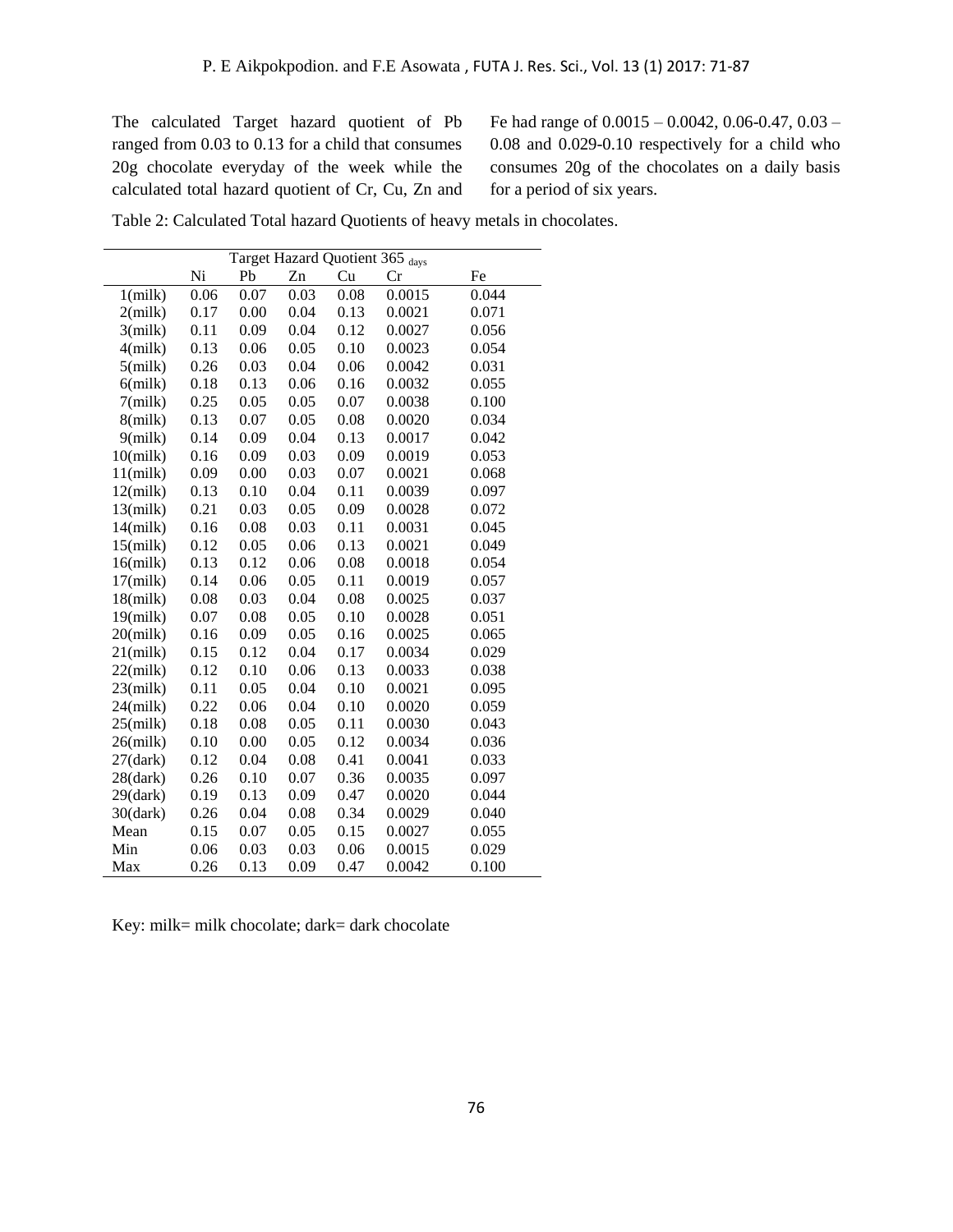|    | Fe       | ∪u        | Zn       | Pb       | ∴r       |
|----|----------|-----------|----------|----------|----------|
| Cu | 0.259    |           |          |          |          |
| Zn | 0.413    | $0.961**$ |          |          |          |
| Pb | $-0.073$ | $-0.093$  | $-0.179$ |          |          |
| Cr | $-0.374$ | 0.175     | 0.163    | 0.196    |          |
| Ni | 0.059    | 0.353     | 0.470    | $-0.458$ | $0.703*$ |

Table 3: Correlation among heavy metals in chocolates

### **DISCUSSION**

#### **Nickel**

The range of Ni concentration in the study was lower than the range reported by Dahiya et al.(2005) during the assessment of 69 different brands of chocolate and candies in Mumbai, India. Observations showed that, out of the 30 brands of chocolates, the dark chocolates were higher in nickel than several of the milk chocolates except a few milk chocolates (4) that had higher concentration of Ni than the dark chocolate. Similar observation of high nickel in dark chocolate was reported by Dahiya et al. (2005). Prakash et al. (2014) reported nickel concentration ranging between 0.77 and  $5.29 \text{ mgkg}^{-1}$  in five brands of chocolate from Tinuchirappalli, India. However, the highest value recorded for nickel in their study was higher than the highest value obtained in this study. A good proportion of nickel in the chocolate was supplied by cocoa beans which is a major component of dark chocolate. Despite the possibility of cocoa solid being a source of nickel in chocolate, the major source of nickel contamination in chocolate results from the manufacturing process when hardening is done by hydrogenation of unsaturated fats using nickel as catalyst (Dahiya et al. 2005). Nickel is regarded to be a natural constituent of diet and its compounds are generally recognized as safe when used as ingredient in human food (IRIS, 2003). The range obtained in the study is similar to that reported by Ochu et al. (2012) from the assessment of the level of nickel in imported chocolate sold in Nigeria.

This suggests that chocolates sold in various parts of Nigeria may have common production origin but different points of entry into Nigerian markets. Nickel is found in small quantities in many foodstuffs  $(0.001 - 0.01$  mgkg<sup>-1</sup>) and in higher concentrations in grains, nuts, cocoa products and seeds (up to  $0.8$ mg $\text{kg}^{-1}$ ) (National Food Agency of Denmark, 1995). Nickel is found as complex bound  $Ni^{2+}$  ions in diets (Codex, 1995). According to Codex (1995) nickel intake via foodstuff does not cause hazards for the majority of consumers. Food intake, gastric emptying and peristalsis movement of the intestine are the substantial significance for the bioavailability of nickel. The absorption of trace nickel ions released in the gastrointestinal tract may be 40 times higher than that of complex-bound nickel from foodstuff (Sunderman et al. 1989).

The estimated daily intake of nickel in the study falls within the World health organization tolerance daily intake for nickel  $(5\mu g kg^{-1}bwday^{-1})$ . Acceptable or tolerable daily intake is a measure of the amount of a specific substance originally applied in food or drinking water that can be ingested orally on a daily basis over a life time without an appreciable health risk (WHO, 1987). It is expressed usually in milligrams of the substance per kilogram of body weight per day. Despite the fact that the range of estimated daily intake obtained for nickel falls within the acceptable values, over-indulgence of children in relation to excessive chocolate consumption may lead to exceedance of the limit. The study focused on situation where a daily consumption of 20g of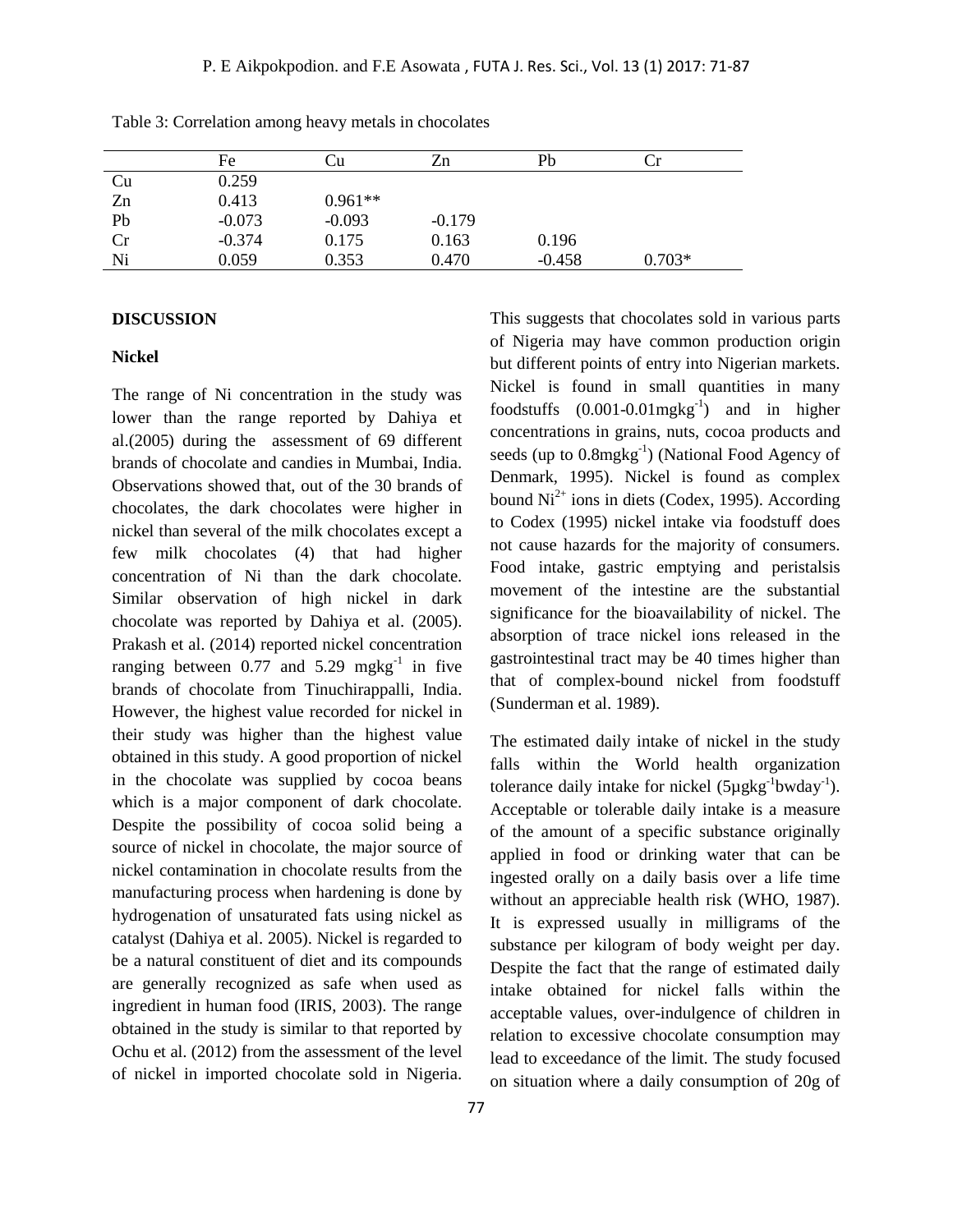chocolate is made by a child who weighs 20kg. The range of estimated daily intake of nickel reported by Ochu et al. (2012) is similar to what was obtained in the study. On the other hand, Iwegbue (2011) reported a higher range of estimated daily intake of nickel (0.9-58.6 µg kg- $1$ bw day $^{-1}$ ) in some ready-to-eat foods consumed in Southern, Nigeria. In addition, much higher dietary Ni contributions ranging from 200 to 900  $\mu$ g kg<sup>-1</sup>bw day<sup>-1</sup> have been reported (Clemente et al., 1980; Larsen et al. 2002), 240 – 3900 µg kg- $1$ bw day<sup>-1</sup> (Krishnamurti and Puspha, 1991). According to Duran et al (2009), the dietary intake of Ni does not lead to any health risk in the general population but could be troublesome to some sensitized individuals. Nickel at trace amount may be beneficial as an activator of some enzyme systems (Under Wood, 1977). At higher levels, it accumulates in the lungs and may cause bronchial hemorrhage. Other symptoms of nickel toxicity include nausea, weakness, dizziness (Nielson, 1977).

The calculated target hazard quotients for nickel (Table 2) indicates that, a child who weighs 20kg and consumes 20g of chocolate everyday of the week for a period of six years is not likely to have any health concern as a result of low THQ calculated for nickel in all the 30 samples which was found to be less than 1. A hazard quotient is the ratio of the potential exposure to a substance and the level at which no adverse effects are expected. If the target hazard quotient is calculated to be less than 1, then no adverse health effects are expected as a result of the exposure. However, if the calculated target hazard quotient (THQ) is greater than 1 then, there is a reason for health concern (Sharma and Agrawal, 2005). It must be noted that THQ is not a measure of risk (Chien et al. 2002; Wang et al. 2005 and Hague et al. 2008) but indicates a level of concern. In a related account, Iwagbue et al. (2013) also reported THQ for 15 ready –to –eat food in southern Nigeria where 11 samples had THO values less than 1 while the rest 4 samples had THQ values higher than 1. It is however advisable for children who are regular consumers of chocolate to be moderate in eating the commodity.

### **Lead**

Result shows that several of the milk chocolates had higher concentration of Pb than the dark chocolates. The range of Pb  $(0.23{\text -}0.47 \text{ mgkg}^{-1})$ found in the study was lower than the range (0.009  $-$  0.92 mgkg<sup>-1</sup>) reported by Al-Mayaly (2014) for Pb in some kinds of candy imported from Turkey and China. Iwagbue et al. (2013) reported a range of  $0.009$  to  $3.8 \text{mgkg}^{-1}$  Pb in some ready-to-eat foods in Nigeria. The reason given for high Pb content of the foods was as a result of the way and manner the foods are being handled by vendors who usually display them in trays without cover or hawked along the major roads where contamination with Pb and other metals from automobiles emission cannot be ruled out. The concentrations of Pb in the various brands of chocolates were below  $1$ mgkg $^{-1}$  guideline value for Pb in foods. The Codex Alimentarius, Global foods Standards developed by FAO and WHO limits the Pb contents of cocoa powder or beans to 1mg of Pb per kilogram product. Based on the distribution of Pb metal in the examined chocolates, it was clearly evident that, the proportion of cocoa solid in chocolate does not solely determine the quantity of Pb that is present in the commodity. This suggests possible contributions from manufacturing and other ingredients that make up milk chocolate. Other authors had earlier suggested possible means of Pb contamination in chocolates and candies. Fuortes and Bauer, (2000) suggested the possibility of Pb leaching into the product from tainted wrappers. Pb can be introduced into the product during processing such as drying, storing and grinding. Processing or storage of products in Pb contaminated containers may also contribute to Pb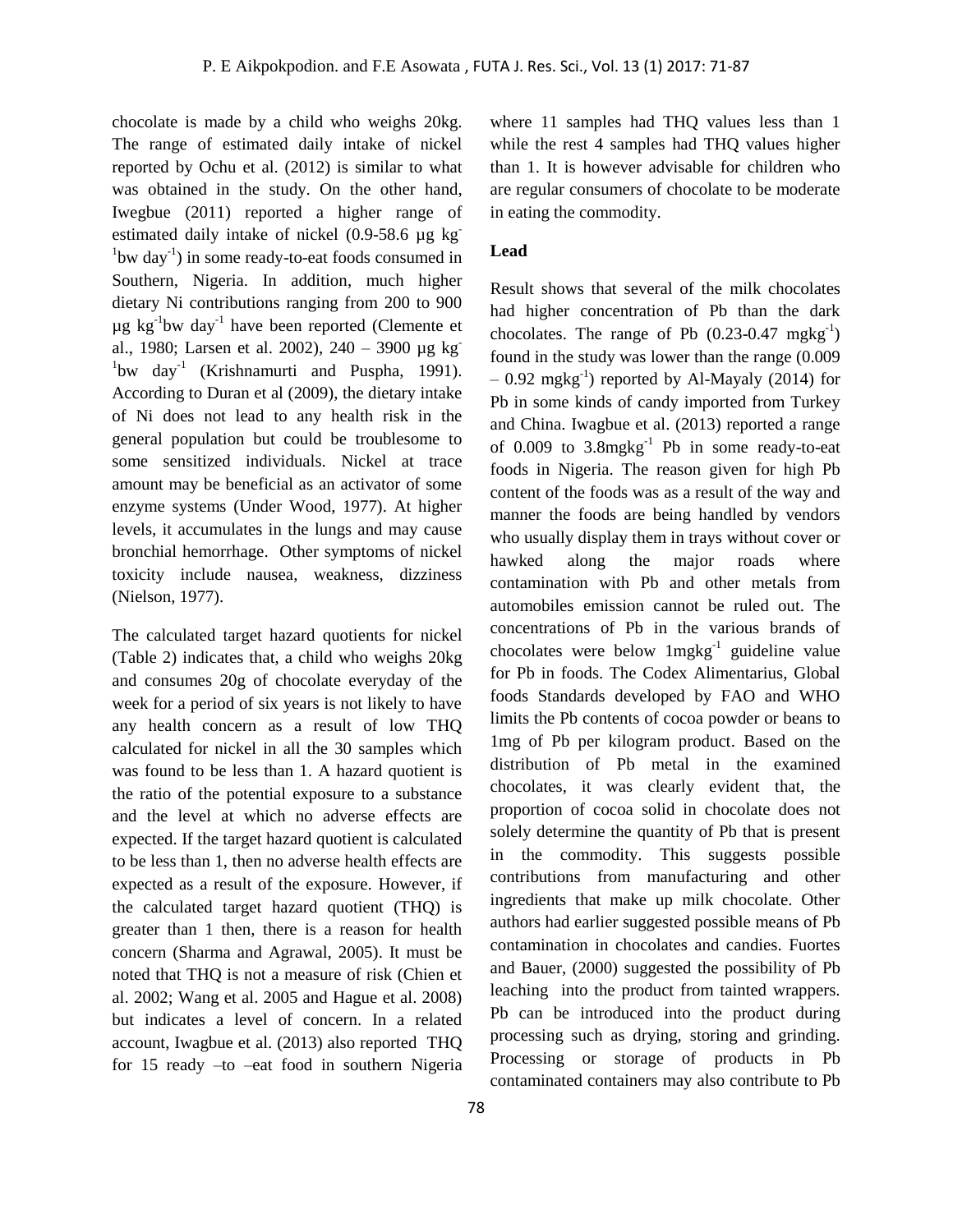transfer in chocolate. Due to cases of Pb contamination in foods, the US Food and Drug Administration (FDA) and State Health Department sometimes issued warnings about contamination of Pb in candy imported from Mexico (FDA, 2001). According to the report of Fuortes and Bauer, (2000), the Centre For Disease Control reported the case of six Californian children who suffered from Pb toxicity after eating candy imported from Mexico. The detection was made during routine blood Pb screening. It is generally assumed that Pb contamination cannot be avoided in cocoa products due to the fact that majority of cocoa beans used for the production of cocoa based products are grown in locations that still use leaded gasoline. This may not be totally correct as there are other means through which Pb transfer could occur. In a study conducted by Aikpokpodion et al. (2013), an attempt was made to evaluate the impact of post harvest handling and processing on Pb contamination in cocoa beans. Standard procedures were used in processing the beans as well as drying them in environment free of vehicular movement. In spite of all the necessary precautions adopted to prevent cross contamination, 73% of the total number of cocoa samples analyzed exceeded 1mg Pb  $kg^{-1}$  cocoa beans set as the maximum residue limit. Analysis of varieties of chocolate products from various countries completed by Swiss group in year 2002 showed that the Pb content of the items ranged from  $0.0011$  to  $0.769$ mg Pb  $\text{kg}^{-1}$  chocolate which was below International standard limit  $(1mg \text{ kg}^{-1})$ (Mounicou et al., 2003). It has been reported that, 5 to 7 % of Pb contained in cocoa is bio-available to the body (Mounicou et al. 2002). However, this may not be the same for children who react more to Pb toxicity compared with adults. The study by Yanus et al. (2014) reported that more heavy metals entered a child's blood streams than an adult's due to lower body weight and higher digestive tract uptake. Results from certain studies

have shown that Pb exposure can delay kids' intellectual development (Huang et al 2012).

Estimated daily intake of Pb  $(0.10 \text{ to } 0.43 \text{ µg kg}^{-1})$  $day^{-1}$ ) in the study (figure 1) was lower than the range reported by Iwegbue (2013) (0.1-4.3  $\mu$ g kg<sup>-1</sup> day-1 ) from the study of heavy metals in selected food in southern Nigeria. The values of estimated daily intake of Pb obtained in the study were lower than the values (3.6  $\mu$ g kg<sup>-1</sup> day<sup>-1</sup>) set by Joint Experts Committee on Food Additives as the provisional Tolerance Daily Intake (World Health Organisation, 2000). Observation from the study showed that milk chocolate presented higher values of estimated daily intake of Pb compared with dark chocolate.

The level of target hazard quotient for Pb obtained for the 30 brands of chocolate investigated in the study (0.03-0.13) shows there may not be any health concern for a child (20kg) who consumes 20g of the chocolate everyday of the week. However, children who are lovers of chocolate should not be encouraged to go into excessive consumption of the product considering the physiological implication of abnormal concentration of Pb in human system, with emphasis on young children. According to the report of Yanus et al (2014), young children risk exceeding recommended limits for Pb when consuming chocolate in excess. Yanus et al. (2014) assessing the human risk of trace metals in chocolate stated that although the Pb concentration found in a variety of global brands of chocolates, were below the USA standard of  $1,000$ ngg<sup>-1</sup> limit, the Pb concentration should still be considered a health concern.

Children who are big consumers of chocolate may be at risk of exceeding the daily limit of Pb due to their low body weight and higher digestive tract uptake. Children may be vulnerable to Pb exposure via chocolate consumption. One cube of dark chocolate can contain up to 20% of oral limit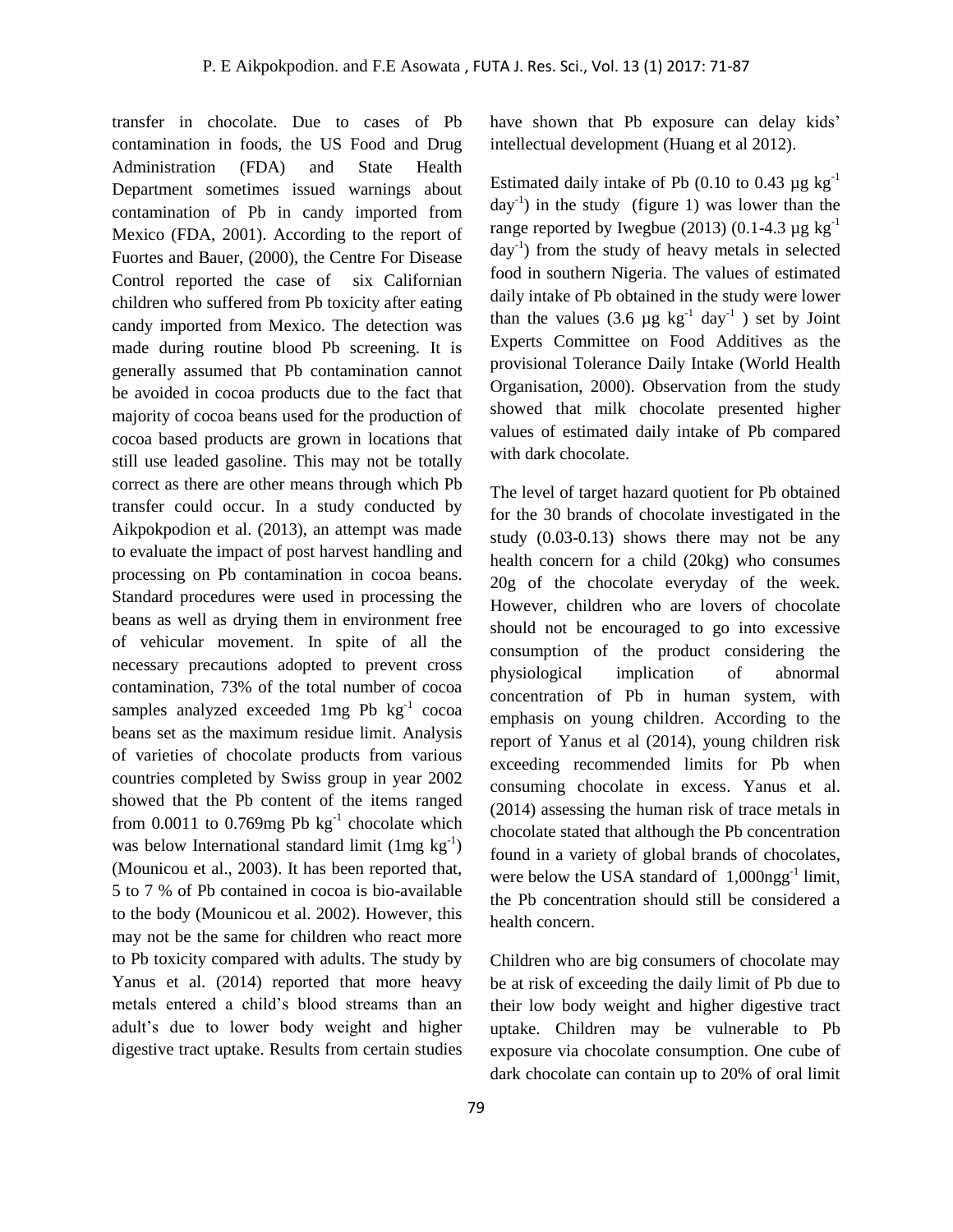of Pb in the body. In addition, chocolate may not be the only source of heavy metals in their nutrition as other diets taken may also contain trace metals thereby increasing the risk of exceeding the daily limit. The risk does not apply to adults in the same degree because their digestive absorption of metals is poor (Oliver, 2014). Given the various observable considerations, it is advisable for children to eat milk or white chocolate in large quantity rather than eating dark chocolate which contain higher proportion of cocoa solid.

### **Copper**

Copper at trace level is an essential metal and serves as anti-oxidant which helps the body to remove free radicals, prevent cell structure damage (Salama and Radwan, 2005). The level of copper in the 30 brands of chocolate examined ranged from 2.39 to  $18.62 \text{ m}$ gkg<sup>-1</sup>. The higher values were recorded for dark chocolates while the lower values were recorded for milk chocolates. Result (Table 1) shows that the range of Cu concentration was similar to the range reported by Joo and Bett (1996). The level of copper obtained in dark chocolate in our study (13.76-18.62mgkg-<sup>1</sup>) was higher than the level  $(4.12-6.34 \text{mgkg}^{-1})$ reported by (Falandysz and Kotecta, 1994) in dark chocolate in Malaysia.

Generally, cocoa solid is a major source of copper intake. Little wonder why its concentration in milk chocolate was significantly lower than Cu levels in dark chocolates with higher proportion of cocoa solid. Naturally, cacao as a crop has the ability to bio-accumulate copper in its tissue which makes the seed (cocoa beans) naturally high in copper content. (Olaofe, 1987) reported a mean concentration of copper residue  $(8.2 \text{ mgkg}^{-1})$  in 11 cocoa samples originating from Ondo State, Nigeria. In the same country, Aikpokpodion et al, (2013) reported mean values of 25.00, 26.00 and  $18.00 \text{ mg Cu kg}^{-1}$  for cocoa beans obtained from Ogun, Ondo and Cross River States, respectively. In a study carried out by Sager, (2012), copper concentration in cocoa and its products ranged from  $3.47 - 31.60$  mgkg<sup>-1</sup>. The presence of considerable amount of copper in cocoa-based products is not peculiar to chocolate. In USA, chocolate drinks and chocolate cakes were found to range among the 20 top foods for copper ( Sager, 2012). The total dietary copper intake by males and females was positively associated with the consumption of chocolate foods, which is the main source of Cu intake (Sager, 2012 ). Among chocolate foods, the dark chocolate made the highest contribution to the mean daily copper intake within a 3-day dietary record study, followed by chocolate pie and chocolate milk (Joo and Belts, 1996). Joo et al. (1995) reported a mean copper concentration of  $8.8 \text{mgkg}^{-1}$  in dark chocolate while Dos Santos et al. (2005) reported copper concentrations ranging between 26.6 and 31.5mg  $kg^{-1}$ . These values were higher than copper level recorded in the present study.

Africa produces 73% of the world cocoa (World Cocoa Foundation, 2012). Hence, the issue of copper residue in chocolate cannot be discussed without a mention of the level of metals in cocoa beans. A comparison of copper content of cocoa beans obtained from south western Nigeria at different times as reported by Olaofe, (1987) (  $8.2$ mgkg $^{-1}$ ) ) and Aikpokpodion et al. (2013)  $(26.0 \text{mgkg}^{-1})$  suggests that copper concentration in cocoa beans increases with time. Between 1987 and 2013, there was a mean increase of 17.8mg Cu kg<sup>-1</sup>cocoa beans obtained from Ondo State, Nigeria. The increase in copper concentration of the beans with time is mainly due to continuous use of copper-based fungicides by cocoa farmers. Most cocoa farmers in Nigeria and other cocoa producing countries in West Africa use copperbased fungicides to manage black pod disease infestation in the plantations. After application, greater portion of the fungicide goes to the soil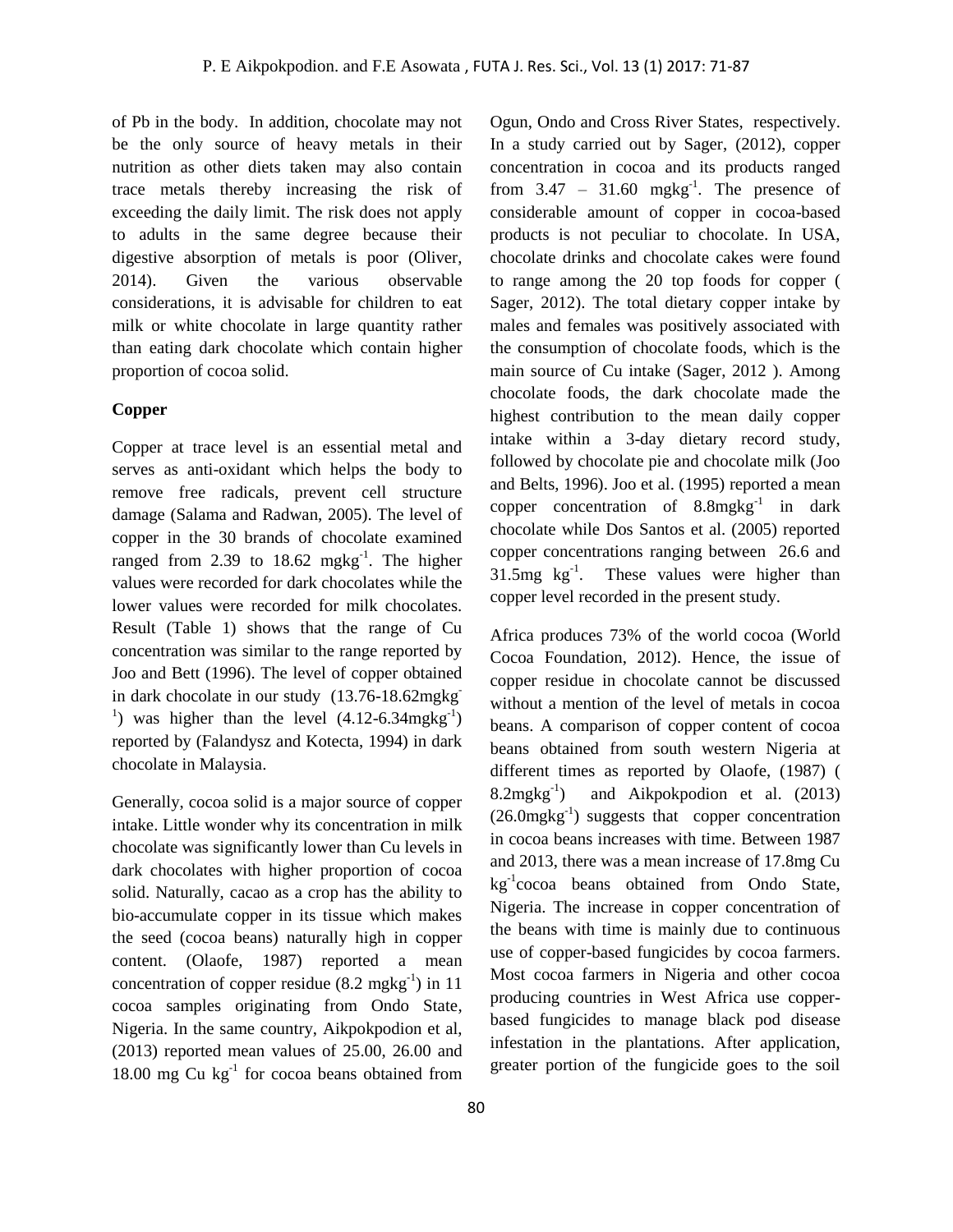while the rest is absorbed in cocoa tissue. As a result of the non biodegradability of copper in soil, it accumulates over time thereby increasing the concentration of copper in soil which ultimately leads to high copper content of cocoa beans via translocation and bioaccumulation. The report Lee and Low (1985) also support the contribution of cocoa solid to copper content of dark chocolate. In their study, they observed that, the level of copper in chocolate increased with the proportion of cocoa solids in the final product. A range of 13.78 - 18.28mgkg-1 Cu was recorded for dark chocolate while a range of  $2.54$ -2.87mg $kg^{-1}$  was recorded for milk chocolate. The conclusion was that, dilution by the addition of other ingredients in place of cocoa mass was responsible for the decrease in copper content of milk chocolate.

Among the 30 brands of chocolates examined in the study, only the dark chocolates exceeded 10mgkg-1 limit set for Cu in foods (European Commission, 2006). This suggests that excessive consumption of dark chocolate by children may expose them to copper toxicity. The milk chocolates on the other hand had copper concentration below the European limit.

The estimated daily intake of copper in the study ranged between 0.24 and 1.86  $\mu$ gkg<sup>-1</sup> bw day<sup>-1</sup> with a mean value of 0.58  $\mu$ gkg<sup>-1</sup> bw day<sup>-1</sup>. The Joint Expert Committee on Food Additives (JECFA) set Provisional Maximal tolerable daily intake (PMTDI) of Cu at 500  $\mu$ gkg<sup>-1</sup> bw day<sup>-1</sup> while the safe upper level recommended by EVM (2003) is 160  $\mu$ gkg<sup>-1</sup> bw day<sup>-1</sup>. The mean estimated daily intake of Cu obtained in the study was 0.17% and 0.36% of PMTDI and safe upper limit respectively.

Target hazard quotient (Table 2) calculated for copper in the study ranged from 0.06 to 0.47. This suggests that consumption of 20g chocolate on a daily basis may not pose health threat to chocolate

consumers since the obtained values are much lower than 1.

### **Chromium**

Chromium is a mineral that humans require in trace amount although its mechanisms of action in the body and the amounts needed for optimal health are not well defined. It is found primarily in two forms : first, trivalent  $Cr^{3+}$  which is biologically active and found in food. The second form is hexavalent  $(Cr^{6+})$  - a toxic form that results from industrial pollution. Chromium is known to enhance the action of insulin (Mertz, 1993) a hormone critical to the metabolism and storage of carbohydrate, fat and protein in the body (Porte et al. 2003). It has been estimated that humans require mainly 1  $\mu$ g day<sup>-1</sup>. The concentration range of chromium in the study  $(2.3 - 6.26 \text{ mgkg}^{-1})$  was lower than the range  $(0.8 - 21.4 \text{mg kg}^{-1})$  reported by Iwagbue et al.(2013) in selected ready-to-eat foods from Southern Nigeria. Chromium was found higher in milk chocolate than dark chocolate which suggests that various ingredients added to milk chocolate introduced a measure of chromium metal into the product. Milk chocolate is usually made from 27-30% cocoa solid by weight, 12% milk solids, cocoa butter, sugar, lecithin, vanilla, fruits and nuts while dark chocolate is made of 47- 85% cocoa solid, cocoa butter, sugar, lecithin and any other flavor. Iwagbue (2011) reported Cr content of some chocolates and candies in Nigeria ranging from 0.04 to 3.0 mg $kg<sup>-1</sup>$ . The main form of Cr found in food is the trivalent form (Anderson, 1994). In order to prevent deficiency of Cr in human, the committee on medical aspect of food policy (COMA) recommended that Cr should be above 0.1 and 1  $\mu$ g kg<sup>-1</sup> bw d<sup>-1</sup> for children and adolescent respectively (MAFF, 1999).

The EVM guidance value for trivalent Cr is 150µg kg bw  $d^1$  (EVM, 2003). The range of estimated daily intake of Cr in the study  $(2.3 - 6.25 \text{ µg kg}^{-1})$ <sup>1</sup>bwday<sup>-1</sup>) was lower than the range  $(1.1 - 28.4 \,\mu g)$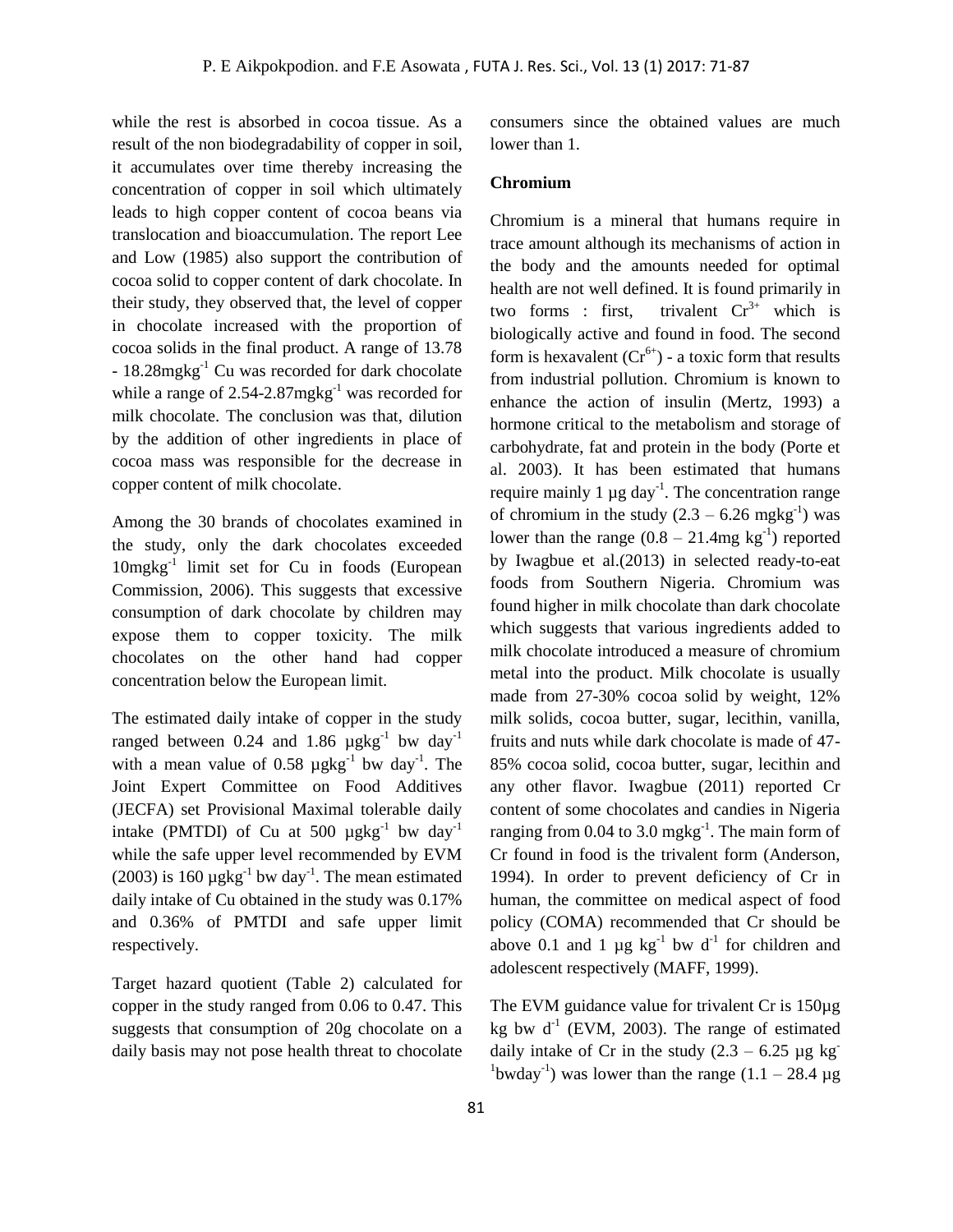$kg^{-1}$ bw day<sup>-1</sup>) reported by Iwagbue (2013) in some foods in Nigeria. The calculated daily intake of Cr in all the samples considered in the study was found to be between 1.53 and 4.17% of the EVM Guidance level. This is an indication that chocolate sold in Ibadan city, Nigeria, are safe with regard to chromium contamination in chocolates.

The low values of target hazard quotient obtained for Cr in the investigated chocolates (Table 2) is an indication that a child who has a daily consumption of 20g of any of the imported chocolate examined in the present study is not likely to have any health concern as a result of Cr toxicity. This is due to the fact that the THQ values obtained in the study ranged between 0.15 and 0.42%

### **Zinc**

Zinc is an essential mineral that stimulates the activity of about 100 enzymes in the body. It also supports human healthy immune system. It is necessary for the synthesis of DNA, essential for wound healing, supports healthy growth and development of the body during adolescence, childhood and pregnancy. Though the actual amount of zinc necessary to support human body is quite small, its effects on the body are astronomical [\(www.fitday.com/fitness](http://www.fitday.com/fitness-articles/nutrition/vitamins)[articles/nutrition/vitamins\)](http://www.fitday.com/fitness-articles/nutrition/vitamins). The mean (13.95mg  $kg^{-1}$ ) concentration of Zn in the studied chocolates was lower than the mean value of Zn reported by Sager (2012) in dark chocolates but higher than value  $(12mg \text{ kg}^{-1})$  reported for milk chocolate. The level of Zn in the study  $(8.89 - 25.62 \text{ mgkg}^{-1})$ was similar to Zn level  $(8.90 - 20.00 \text{ mgkg}^{-1})$ observed by Iwagbue et al. (2013) in some readyto-eat foods in Nigeria. The pattern of zinc distribution within the 30 chocolate samples analyzed followed that of copper. All the dark chocolate were higher in zinc than the milk chocolate which shows that, cocoa solids are rich

in zinc and its proportion in chocolate could determine the level of zinc in the product. According to Edward group (2015), the occasional indulgence in a square of dark chocolate may offer boost to human zinc level. Soylak et al. (2005) reported mean concentration of Zn ranging from 6.8 to 20.4 mgkg<sup>-1</sup> in appetizers and snacks. Salaman and Radwan (2005) reported Zn in the range of  $2.35 - 13.70$  mgkg<sup>-1</sup> in cereals, Saracoglu et al. (2004) reported Zn levels in the range of 3.1 and  $16.1$ mg $kg^{-1}$  in biscuits in Turkey while Gopalani et al. (2007) reported Zn level in Indian biscuit ranging from  $nd-13.4$  mgkg<sup>-1</sup>. The values of Zn obtained from all the studied chocolates were below the guidance value of 150 mg  $kg^{-1}$  set for Zn in foods. The Joint Expert Committee on Food Additive (JECFA) Provisional Maximal tolerable daily Intake (PMTDI) for Zn is 1000 $\mu$ hkg<sup>-1</sup> bw day<sup>-1</sup> (WHO. 1982). The expert group on vitamins and minerals (EVM) safe upper level for Zn per day is equivalent to  $700\mu$ gkg<sup>-1</sup> bwday<sup>-1</sup> in 60kg adult and 233.33µgkg<sup>-1</sup>bwday<sup>-1</sup> in 20kg child for a total dietary intake (EVM, 2003), the range of estimated daily intake in the study  $(8.90-131.50 \mu g kg^{-1}bwday^{-1})$  was found to be between 3.8 and 56.4% of the recommended upper safe level. The findings show that the daily recommended intake of Zn cannot be attained by the consumption of 20g of chocolate for a child that weighs 20kg. This is in consonance with the report of Sager (2012) whose study on trace element in chocolate concluded that the recommended daily intake of 150 mg  $kg^{-1}$  Zn in diet can be hardly reached. In table 2, the estimated target hazard quotient (0.03 -0.08) ranged between 3 and 8% of the safe THQ value. This indicates that the daily consumption of 20g chocolate by a child of average weight of 20kg is not likely to pose health threat on children who eat chocolate on daily basis.

### **Iron (Fe)**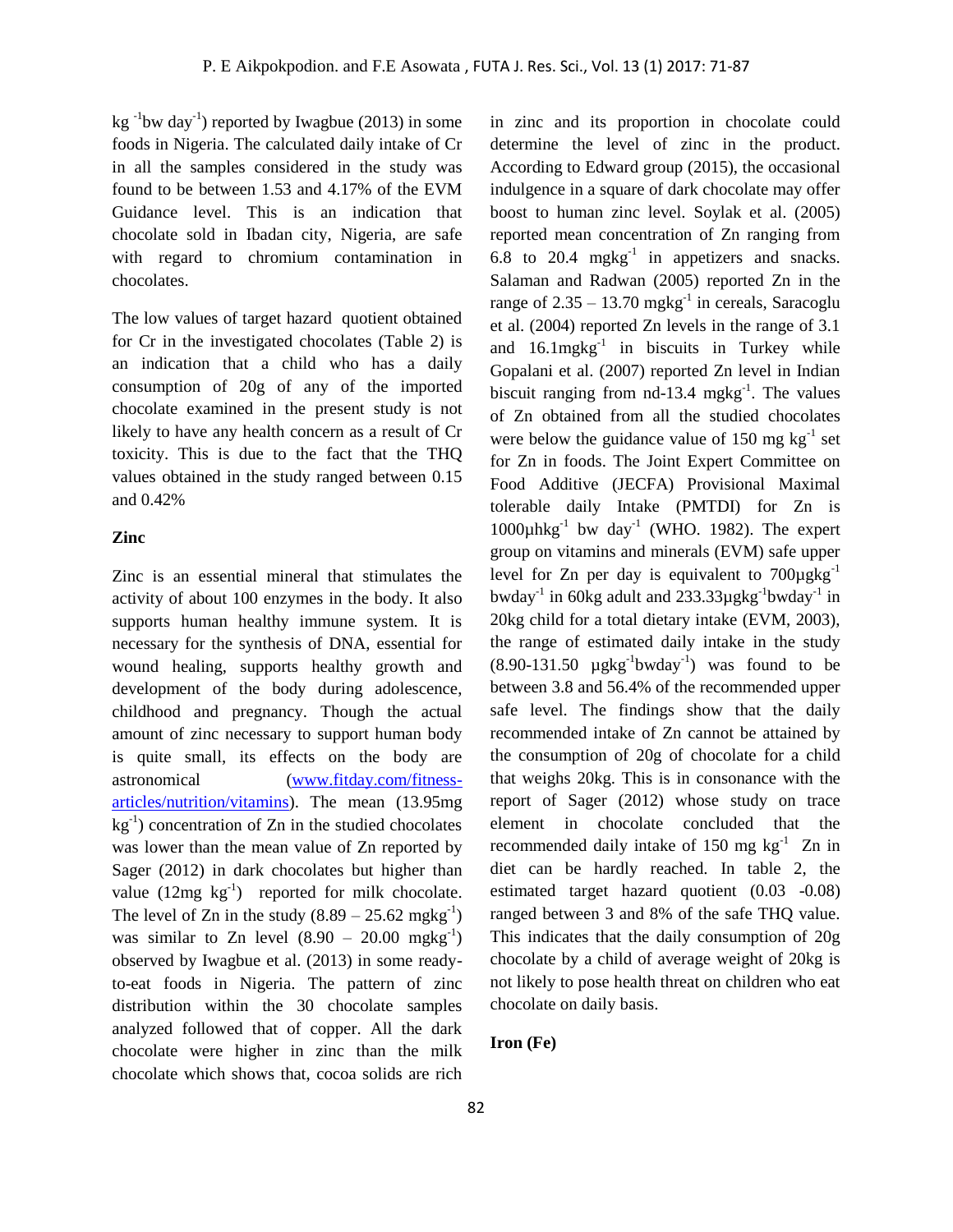Iron is essential for the proper growth and development of the human body. It helps metabolize proteins and plays a role in the production of hemoglobin and blood cells. Iron deficiency can lead to conditions like anemia, chronic anemia, cough and pre-dialysis anemia. The health benefits of Fe include the eradication of different causes of fatigue. Fe also plays a key role in strengthening the immune system by making it strong enough to fight off infections. Fe treats insomnia and regulates body temperature [\(www.newsmax.com/tlnewsmax/article/371069\)](http://www.newsmax.com/tlnewsmax/article/371069).

Among the various metals considered in the study, Fe is the most abundant. It ranged between 21.92 and  $71.85$ mgkg<sup>-1</sup> with an average value of  $41.88$ mgkg<sup>-1</sup>. The range of Fe obtained in the study was higher than concentration range  $(1.7 - 12.3 \text{mgkg}^{-1})$ reported by Iwagbue (2011) but lower than concentration range of Fe (nd  $-102 \text{mgkg}^{-1}$ ) in Chocolate and candies reported by Ochu et al. (2012). The range was also lower than the level  $(20.1 - 167 \text{mgkg}^{-1})$  obtained in selected chocolate in Austria as reported by Sager, (2012). Result show that the concentration of Fe in many of the milk chocolate was higher than Fe content of some dark chocolate. On the other hand, some dark chocolates had higher Fe content than some milk chocolates. The high Fe content of the milk chocolate may be due to Fe content of the ingredients used. In a related but different report, Pennington and Young (1990) reported that US milk chocolate contained 8 times less Fe than dark chocolate. Among nutritional food intakes in Poland, chocolate contained significant higher Fe  $(25mgkg<sup>-1</sup>)$  than milk, honey and eggs (Falandysz and Kotecta, 1994). This implies that, chocolate is a good source of mineral iron that the body requires.

Iron is mainly a deficiency problem and not a toxicological problem and it is generally acknowledged to be the most common single nutritional deficiency in both developing and

developed countries (Nordic Council of ministers, 1995). Under normal conditions, about 5-15% of Fe in food is absorbed (Elinder, 1986). Iron salts like ferrous sulphate and ferrous succinate are commonly used for the treatment and prevention of iron deficiency in humans (Beliles, 1994).

The estimated daily intake of Fe from the consumption of 20g of chocolate per day in the study  $(20.35-71.85 \mu g kg^{-1}bwday^{-1})$  is similar to the range  $(10.8 - 71.80 \mu g kg^{-1}bw day^{-1})$  reported by Iwegbue et al.(2013). In table 2, the calculated estimated daily intake was found to be in the range of 4.07 and 7.8% of the lower limit (10mg day<sup>-1</sup>) of the recommended dietary allowance of iron (Demirezen and Uruc, 2006). This implies that, the consumption of chocolate on a daily basis is a good source of nutritional iron and not likely to cause health concern.

Correlation analysis (Table 3) showed that copper and zinc had significant  $(P = 0.1)$  positive relationship. This indicates that, the proportion of cocoa solids in the investigated chocolates was mainly the determining factor for copper and zinc levels in the products. Chromium and nickel also had significant  $(P = 0.05)$  positive correlation which indicates similar sources of the metals in chocolates.

### **CONCLUSION**

The study revealed that the concentration of the metals considered in the study were within the acceptable limits except for copper in dark chocolates. The study showed that, daily consumption of 20g of any of the investigated chocolates cannot supply the required daily amount of Cr, Zn and Fe needed by the body. Hence, other food sources will be required to supply the nutritional deficit. Quantity of cocoa solids in chocolate determined the level of copper and zinc in the commodity.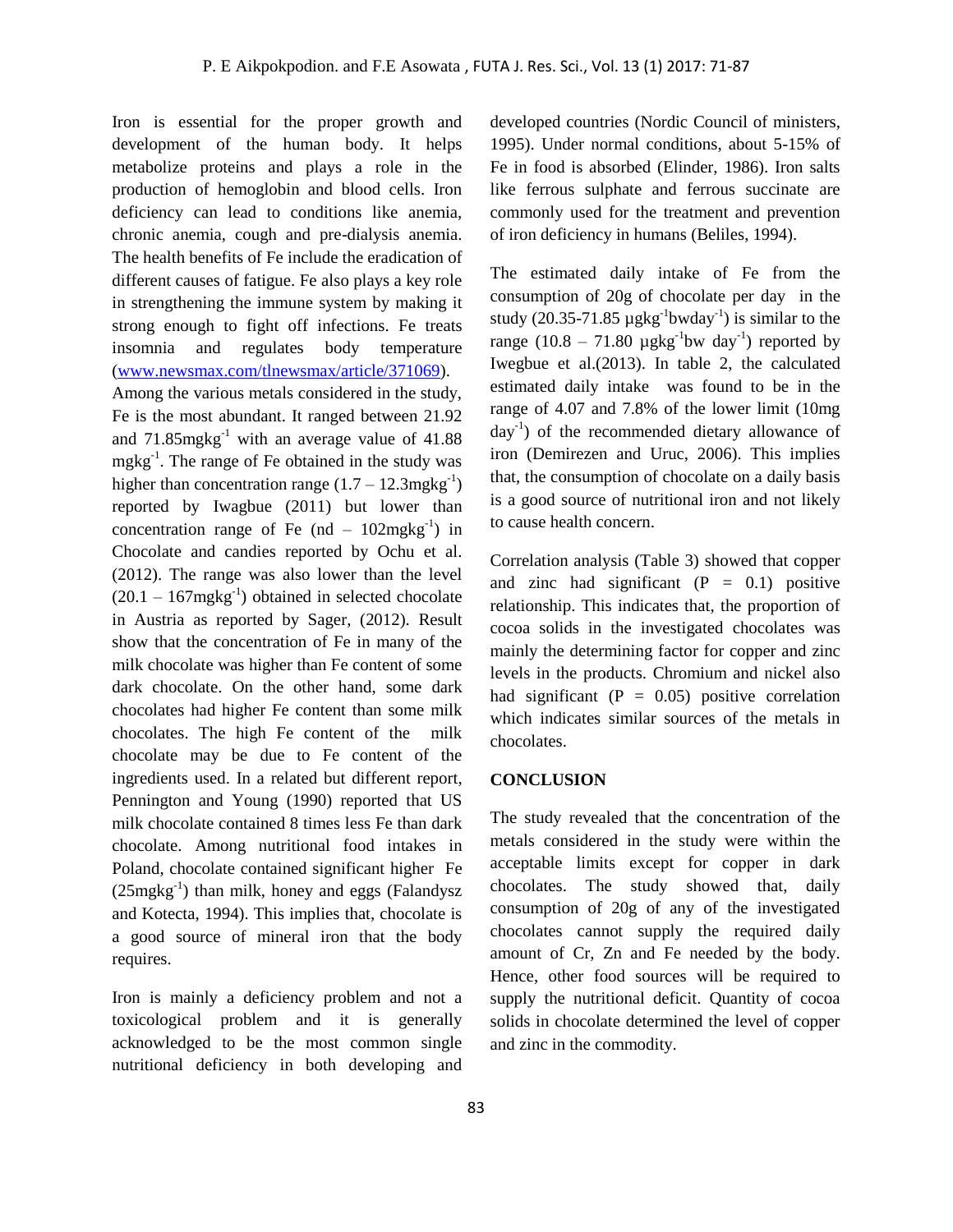### **REFERENCES**

- **Al-Mayaly I.K (2013)** determination of some heavy metals in some artificial fruits juice in Iraqi local markets. International Journal of Rsearch and Development in Pharmacy and Life Sci 2(4):507- 510
- **Anderson R.A (1994)** Nutritional ant toxicological aspects of chromium intake: an overview In: mert Abernathy Co olm SS editors: risk assessment of essential elements Washington DC. ILSI Press p 267-274
	- **Aikpokpodion P.E, Atewolara-odule O.C, Osobamiro T, Oduwole O.O and Ademola S.M (2013)** A survey of Cu, Pb, Cd and Zn residues in cocoa beans obtained from selected plantations in Nigeria. Journal of Chemical and Pharmaceutical research 5(6): 88-98
	- **Ashraf W (2006)** Levels of selected heavy metals in tuna fish Arabian J. Sci. Eng 31(1):89-92
	- **Baba S, Natsume M, Yasuda A, Nakamura Y, Tamura T, Osakabe N, Kanegae M, and Kondo K (2007)** . Plasma LDL and HDL cholesterol and oxidized LDL concentrations are altered in normo- and hypercholesterolemic humans after intake of different levels of cocoa powder. J Nutr 137: 1436 – 1441
	- **Beliles R.P. (1994).** The metals. In: patty's industrial Hygine and Toxicology, Fourth edition vol 2Part C. John Wiley & Sons Inc.
	- **Bradley E. L., Castle L., dines T.J., Fitzgerald A.G, Gonzalez T. P, Jickells S.M (2005)** Test methods for measuring non visible set-off from inks and lacquers on the food contact surface of printed packaging materials. Food additives and contaminats 22(5): 490-502
	- **Buijsse B, Feskens EJ, Kok FJ, and Kromhout D (2006).** Cocoa intake, blood pressure, and cardiovascular mortality: the Zutphen elderly study. Arch Intern Med 166: 411–417
	- **Chien L.C, Hung T. C., Chaong K.Y., Yeh C.Y,**

**Meng P.J and Shieh (2002)** daily intake of TBT, Cu, Zn, Cd, Nd, As for fishermen in Taiwan. Sci Total Environ. 285:177-185

**Clemente G.F, Cinga Rossi L, Santaroni G.P (1980)** In: Nriagu J.O (Ed). Nickel in Environment. Nickel in Foods and dietary Intake of Nickel. John Wiley and Sons. New York pp. 493-498

**Codex Alimentarious Commission (1995)** Doc. No. CX/FAC96/17 Joint FAO/WHO Food standards programme. Codex general standard for contaminants and toxins in food.

**Dahiya S, Karpe R, Hedge A.G and Sharma R.M (2005)** lead, cadmium and Nickel in chocolates and candies from suburban areas of Mumbai. India J. Food Comp Anal.

**Desideri G., Kwik-Uribe C, Grassi D (2012)** The cocoa cognition and aging (cocoa) study. Journal of Psychopharmacology 6093):794- 801

18:517-522

- **Demirezen D and Uruc K (2006)** Comparative study of trace elements in certain fish, meat and meat product. Meat Sci 74: 255-260
- **Djousse L, Hopkins PN, Arnett DK, Pankow JS, Borecki I, North KE, and Curtis Ellison R. (2011)** Chocolate consumption is inversely associated with calcified atherosclerotic plaque in the coronary arteries: The NHLBI Family Heart Study. Clin Nutr 30: 38–43
- **Dos Santos W.N, da Silva E.G., Fernandes M.S., Araujo R.G., Costa A.C., Vale M.G and Ferreira S.L. (2005)** Determination of copper in powdered chocolate samples by slurry sampling flame atomic absorption spectrometry. Analytical and bioanalytical chemistry 282:1099-1102
- **Duran a., Tuzen M. and Soylak M. (2009)** Trace metal contents in chewing gums and candies marketed in Turkey. Environ. Monit Assess 149: 283-28

**Edward group (2015)** Eight foods high in zinc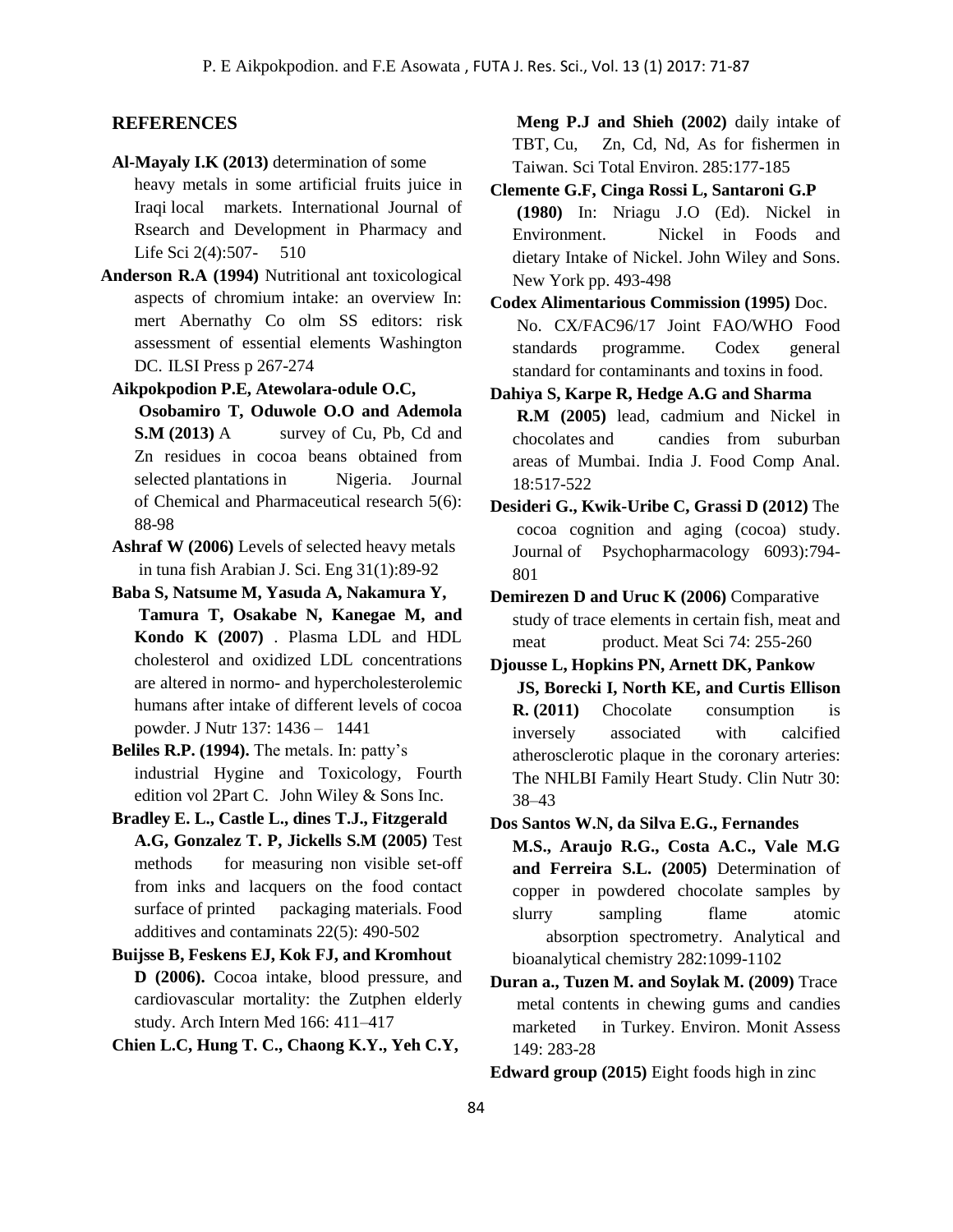[\(www.globalhealingcentre.com/natural](http://www.globalhealingcentre.com/natural-health/food)[health/food\)](http://www.globalhealingcentre.com/natural-health/food)

**Elinder C.G. (1986)** Zinc. In: Friberg L., Nordberg, G.F, Vouk V.B. Handbook on the toxicology of metals. Second edition. Elsevier, Amsterdam, New York, Oxford.

- **European Commission (EC) (2006)** No 1881/2006- Maximum of four heavy metals in foodstuff
- **EVM (2003)** Safe upper levels for vitamins and minerals of the Export Group on vitamins and minerals. **Food Standards Agency**: http;//www.food.gov.uk/multimedia/pdfs/vitam ins200
- **Falandysz J.and Kotecta W (1994)** Bromat Chem Toksykol 27:77-79
- **FDA (2001)** hazard analysis and crotical control point; procedures for the safe and sanitary processing and importing of juice; Final Rule. Federal register 66:6137-6202
- **Fisher ND, Hughes M, Gerhard-Herman M, and Hollenberg NK (2003)**. Flavanol-rich cocoa induces nitric-oxide-dependent vasodilation in healthy humans. J Hypertens 21: 2281–2286.
- **Francis ST, Head K, Morris PG, and**

**Macdonald IA (2006)**. The effect of flavanolrich cocoa on the fMRI response to a cognitive task in healthy young people. J Cardiovasc Pharmacol 47 Suppl 2: S215– S220.

- **Fuortes L. bauer E. (2000)** Lead contamination of imported candy wrappers. Vet. Hum Toxicol 42:41- 42
- **Gopalani M., Shahare M., Ramteke DS and Wate S.R (2007)** Heavy metals content of potato chips and biscuits from Nagpur city, India. Bull Environ Contam Toxicol 79: 384- 387
- **Grassi D, Necozione S, Lippi C, Croce G, Valeri L, Pasqualetti P, Desideri G, Blumberg JB, and Ferri C (2005)**. Cocoa reduces blood pressure and insulin resistance and improves

endothelium- dependent vasodilation in hypertensives. J. Hypertension 6: 398–405

**Hague T., Petrocozi A, Andrews PLR, Baker J, Noughton DP(2008)** Determination of metal ion content of beverages and estimation of target hazard quotient. A comparative study. Chem Centr. J. 2:13

**Heinrich U, Neukam K, Tronnier H, Sies H, and Stahl W (2006)**. Long-term ingestion of high flavanol cocoa provides photoprotection against UV-induced erythema and improves skin condition in women. J Nutr 136: 1565– 1569

- **Huang P., Su P, Chen H.Y, Huang H, Tsai J, Huang H and Wang S (2012)** Childhood blood lead levels and Intellectual development after ban of leaded gasoline in Taiwan: a 9-year prospective study. Environ Int. 40:88-96
- **Iwagbue C.M.A. (2011)** Concentration of selected metals in candies and chocolates consumed in southern Nigeria. J. food additives and contaminants Part B 4(1): 22-27
- **Iwegbue C.M.A., Nwozo S.O. and Overah C.L. (2013)** concentrations of selected metals in some Ready-to-eat foods consumed in southern Nigeria: estimation of dietary intakes and target hazard quotients. Turkish Journal of Agriculture-Food Science and technology  $1(1):1-7$
- **IRIS (2003)** Integrated Risk Information System database. US Environ Protection Agency.
- **Joo S.J and Betts N.M (1996)** Copper intakes and consumption patterns of chocolate foods as sources of copper for individuals in the 1987-88 nationwide food consumption survey. Nutr Res. 16; 41-52
- **Joo S.J, Kies C and Schnepf M (1995)** chocolate and chocolate like products . Impact on copper status in human J. Appl Nutr 47:67-77
- **Kocak S, O. Tokusoglu and S. Aygan (2005)** Some heavy metals and trace essential detection in canned vegetable foodstuff by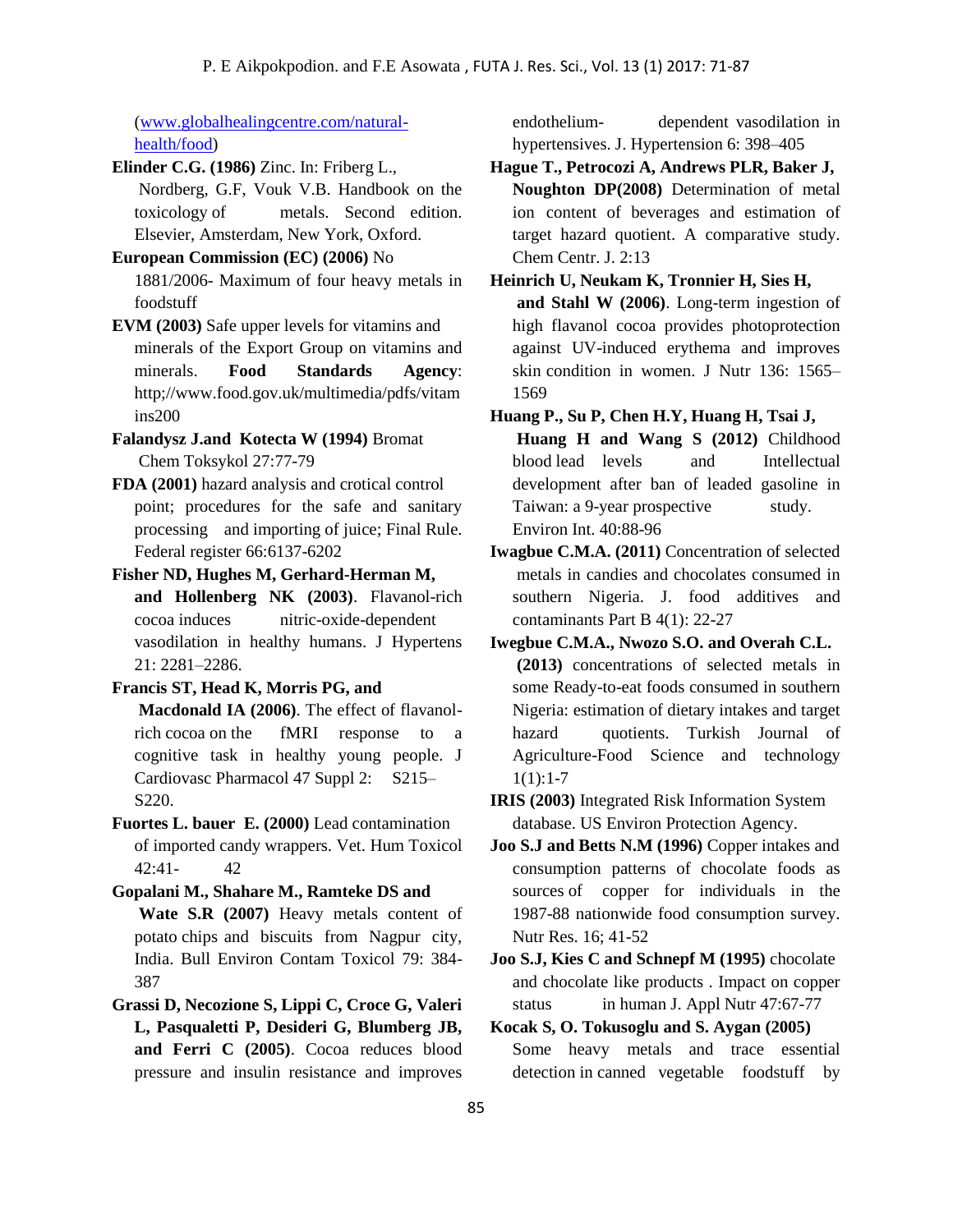differential pulse polarography Elect. J. Env. Agric Fd. Chem 4:871-878

- **Krishnamurti C.R, Pushpaw (1991)** Toxic metals in the Indian environment New Delhi McGraw-Hill p 161
- **Larsen E.H., Anderson N.L, Moller A, Peterson A., Mortensen G.K and Peterson J. (2002).** Monitoring the content and intake of trace element from food in denmark. Food Addit Contam 19(1): 33-46
- **Lee C.K and Low K.S (1985)** Determination of cadmium, lead,copper and arsenic in raw cocoa semi finished and finished chocolate products. Pertanika 8:243-248
- **Liu C.W, Liang C.P, Huang F.M, Hsuch Y.M (2006)** Assessing the human health risks from exposure of inorganic arsenic through oyster consumption in Taiwan. Science of total environment 361(1- 3):57-66
- **MAFF (Ministry of Agric. Fisheries and food) (1999)** Metals and other elements in infants foods. Food surveillance Information Sheet No 190
- **Mertz W. (1993)** Chromium in human nutrition: A review. Journal of Nutrition 123: 626-633
- **Miller KB, Stuart DA, Smith NL, Lee CY, McHale NL, Flanagan JA, Ou B, and Hurst** 
	- **WJ.(2006)** Antioxidant activity and polyphenol and procyanidin contents of selected commercially available cocoacontaining and chocolate products in the United States. J Agric Food Chem 54: 4062– 4068
- **Mounicou S, Szpunar J., Andrew D (2002)**
	- Development of a sequential enzymolysis approach for the evaluation of the bioaccessibility of Cd and Pb from cocoa. Analyst 127:1638-1641
- **Mounicou S., Szpunar J., Andrew D (2003)** Concentration and bioavailability of cadmium and lead in cocoa powder and related products. Food addit. Contam 20:343-352

**National food agency of Denmark (1995)** Food

monitoring 1988-1992. <http://www.enece.org/stats/documents/ce>

- **Nielson F.H (1977)** Nickel toxicity. In: Advances in Modern Toxicology. 2:129-146. Hemisphere Publishing Corporation Cambridge.
- **Nordic Council of Ministers (1995)** Risk evaluation of essential trace elements-essential versus toxic levels of intake. Report of a Nordic Project group Ed: oskarsson, A. Nordic Council of Minister. Copenhagen Denmark
- **Ochu J.O, Uzairu A, kagbu J.A, Gimba C.e and Okunola O.J (2012)** Evaluation of some hevy metals in imported chocolate and candies sold in Nigeria. Journal of Food research 1(3):169-177
- **Olaofe O., Oladeji E, Ayodeji O (1987)** Metal content of some cocoa beans produced in ondo state, Nigeria. Journal of food science 41(3):241-244
- **Oliver Nieburg (2014)**

Application (0975-8887)

mobile.confectionerynews.com

- **Pennington J.A.T and Young B (1990)** Iron, zinc, copper, manganese, selenium and iodine in foods from the united states total diet study. J. Food composition Anal. 3:166-184
- **Porte J.D, Kang H, Urban R.J (2003)** Ellengerg and Rifkins Diabetes mellitus  $6<sup>th</sup>$  Edition 129-132
- **Prakash P, Rajan G, Elavarasi V, Poornima PTK and Thamaraiselvi K (2014)**  Assessment of metal contamination (Nickel and Arsenic) using GF-AAS in local brand chocolates and candies from Tiruchirappalli, India. International Journal of computer
- **Rein D, Paglieroni TG, Wun T, Pearson DA, Schmitz HH, Gosselin R, and Keen CL (2000)**. Cocoa inhibits platelet activation and function. Am J Clin Nutr 72: 30–35.
- **Sager M. (2012)** chocolate and cocoa products as a source of essential elements in nutrition. J. Nutr Food Sci. vol 2(1):1-10